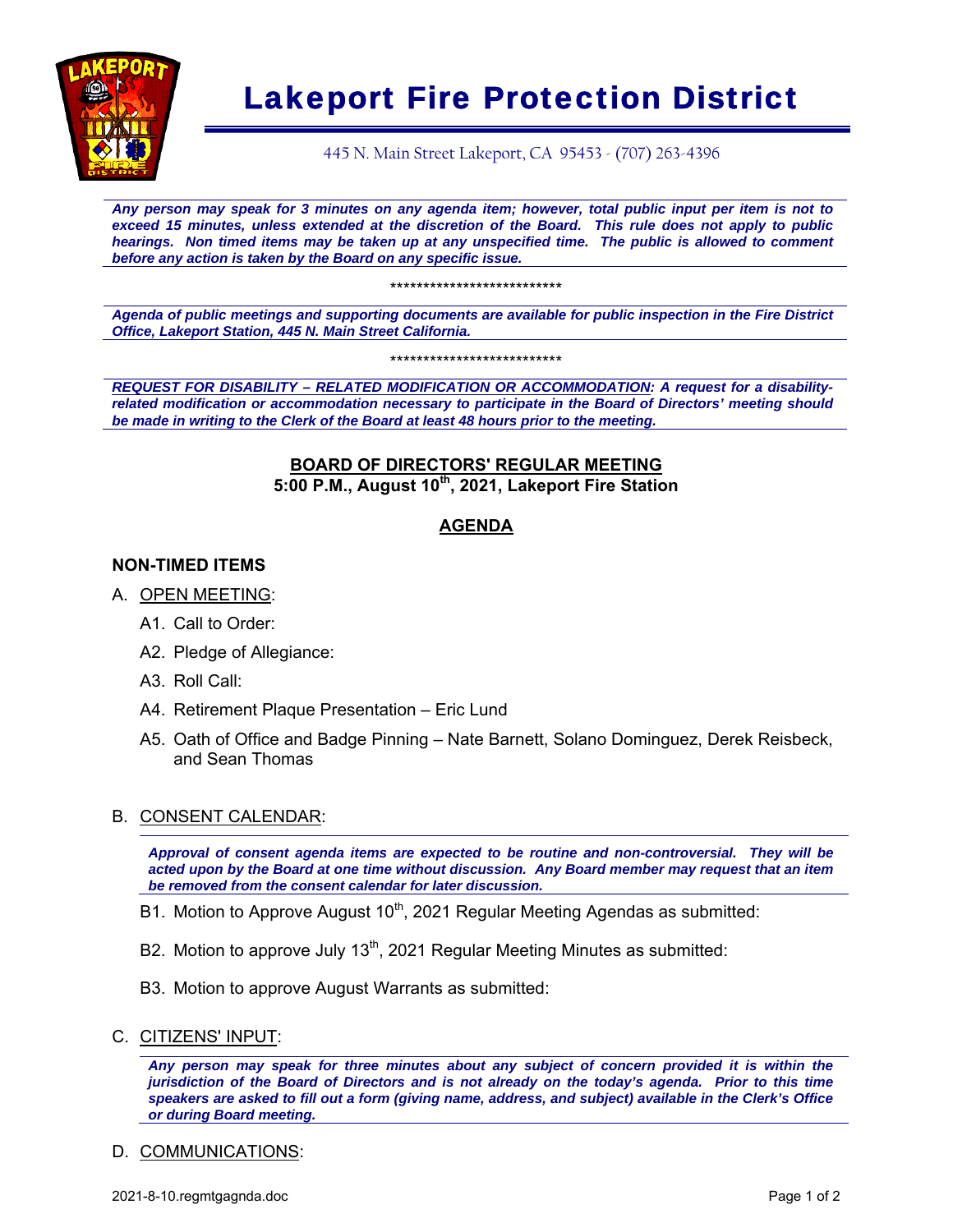- D1. Chief's Report
- D2. Administrative Assistant/Financial Report
- D3. Volunteer Firefighters' Association Report
- D4. Professional Firefighters' Report
- D5. City Council Representative's Report
- D6. Directors' Activity Reports
- D7. ADHOC Safety Committee Report

#### **TIMED ITEMS**

- E. REGULAR ITEM:
	- E1. Report, discussion and possible action on adopting 2021-2022 Final Budget. (Mandi Huff)
	- E2. Report, discussion and possible action on adopting 2021-2022 Mitigation Budget. (Mandi Huff)
- F. OTHER BUSINESS:

#### G. ITEMS TO BE ADDED TO THE NEXT AGENDA:

H. CLOSED SESSION:

CONFERENCE WITH LABOR NEGOTIATORS Pursuant to Government Code Section 54957.6 Agency Designated Representative: Jeff Thomas, Fire Chief; Paul Coble, Labor Counsel Employee Organizations: Lakeport Professional Firefighters

I. ADJOURNMENT:

Posted August  $6<sup>th</sup>$ , 2021 at 5:00 p.m.

Mandi Huff Clerk to the Board of Directors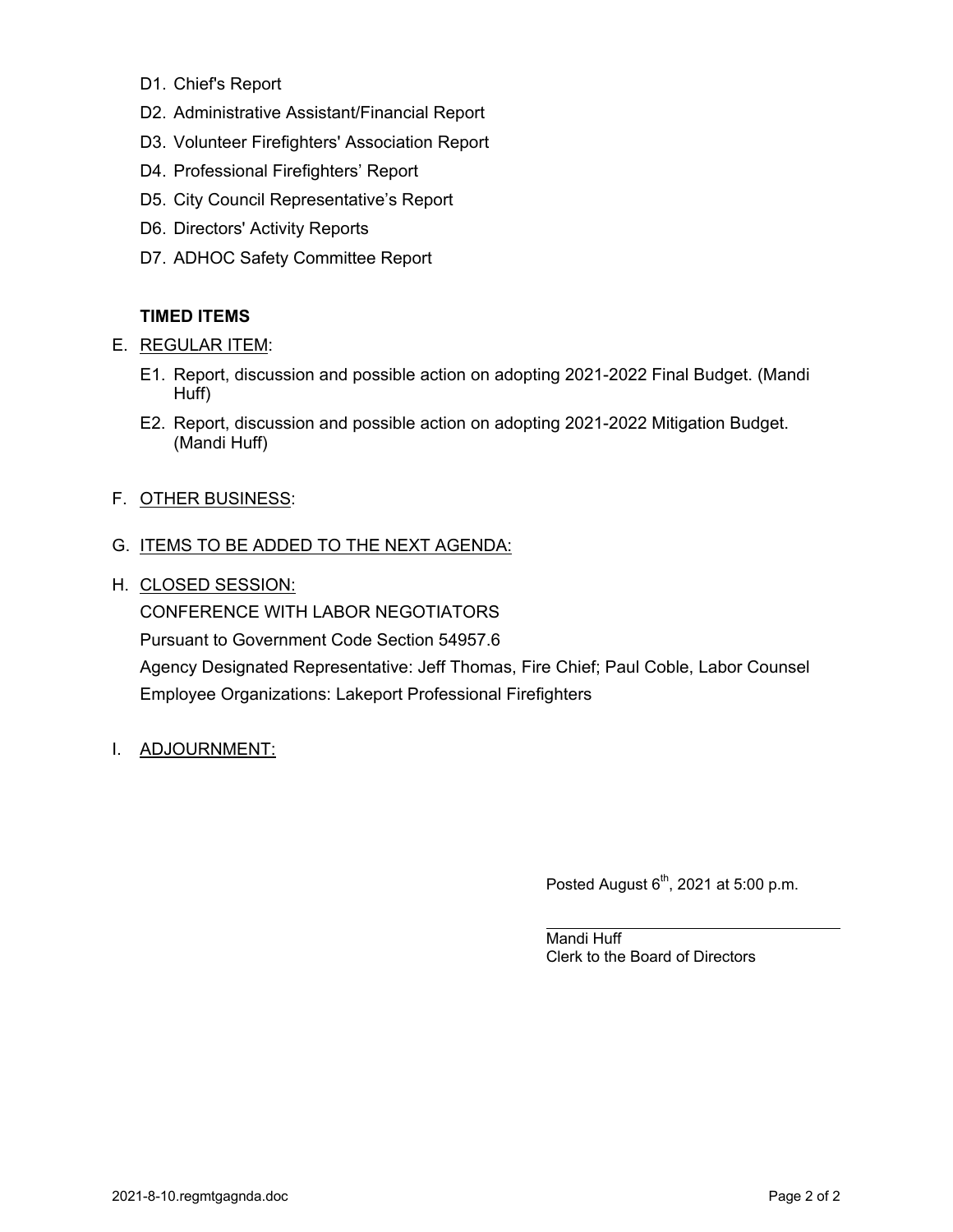

## Lakeport Fire Protection District

445 N. Main Street Lakeport, CA 95453 - (707) 263-4396

#### **BOARD OF DIRECTORS' REGULAR MEETING 5:00 P.M., July 13th, 2021, Lakeport Fire Station**

#### **MINUTES**

#### **NON-TIMED ITEMS**

#### A. OPEN MEETING:

- A1. *Call to Order: Chairman Whitehead called the meeting to order at 5:00 PM*
- A2. *Pledge of Allegiance: Chairman Whitehead asked the Chief to lead the Pledge.*
- A3. *Roll Call: Director Deas, Director Lucas, Chairman Whitehead, Vice Chairman Gabe, Director Flora.*
- A4. *Cal PERS Pension Presentation by Dmitri Semenov from Ridgeline Municipal Strategies (TABLED UNTIL LATER IN THE MEETING DUE TO TECHNICAL DIFFICULTIES)*

#### B. CONSENT CALENDAR:

- B1. *Motion to Approve July 13th, 2021 Regular Meeting Agendas as submitted:*
- B2. *Motion to approve June 8th, 2021 Regular Meeting Minutes as submitted:*
- B3. *Motion to approve July Warrants as submitted:*

*FLORA/GABE MOTIONED to approve all consent calendar items as submitted. AYES: Director Deas, Director Lucas, Chairman Whitehead, Vice Chairman Gabe, and Director Flora.* 

C. CITIZENS' INPUT:

#### *NO REPORT.*

D. COMMUNICATIONS:

D1. *Chief's Report – Chief Thomas touched on the following topics:* 

*Two of our part-time employees were promoted to full-time on 7/1/2021 and they will both be attending medic school beginning in August.* 

*We have two open firefighter paramedic spots. Flew the openings on three websites and received three applications. Interviews are tentatively scheduled for 7/30/21 with physicals, finger printing, and backgrounds to follow.*  **Lakeport Fire Protection District**<br> **He has received the station 52's floors cleaned and is a station 52's floors cleaned and is a received to the station 52's floors cleaned and is a received to have stated and is a rece** 

*Chief is working on getting a district and board policy manual in place. He is in the review process of the Leipol policies already in place.* 

*Training to have volunteers be capable of driving the water tender to incidents is under way and he will keep the board updated.*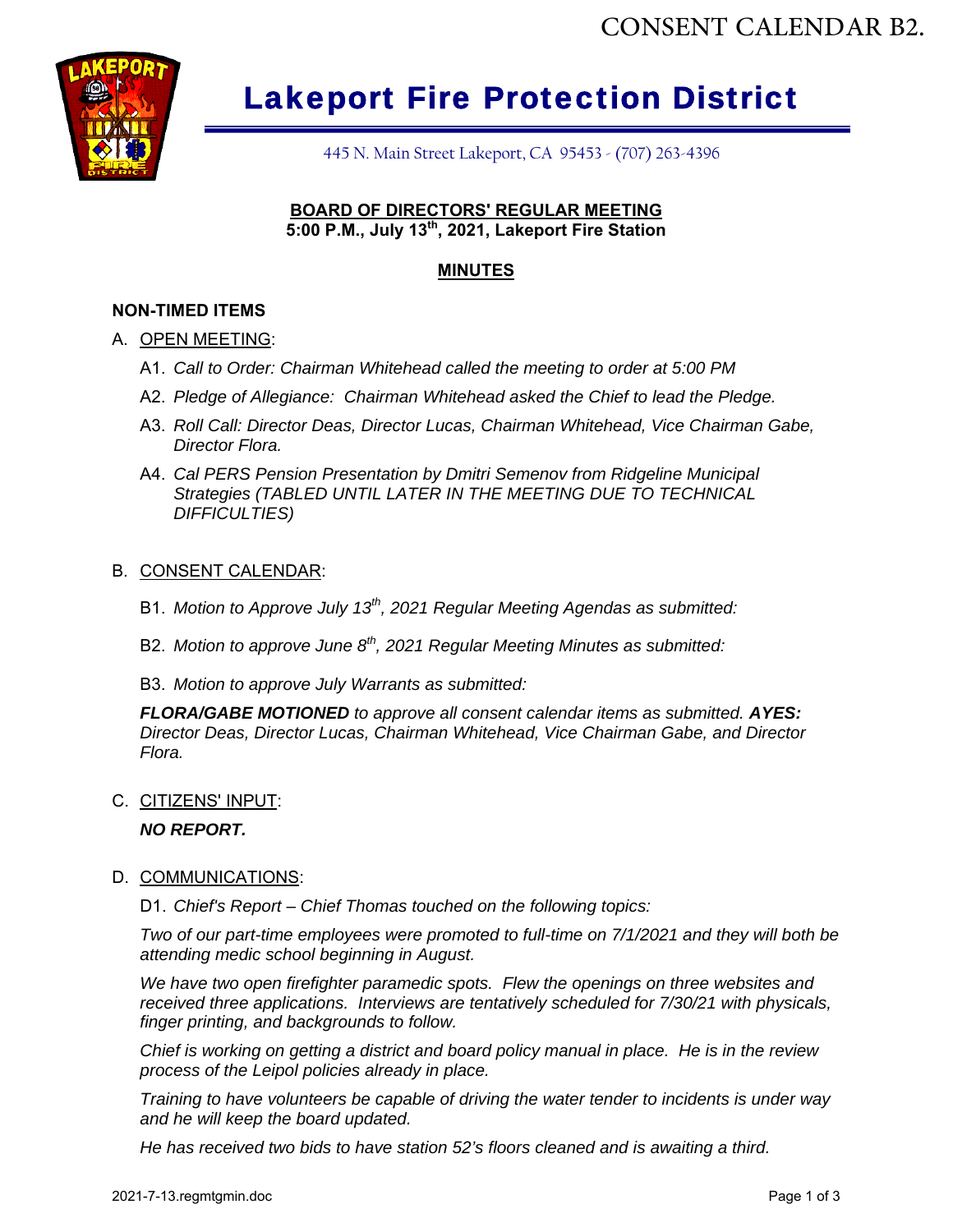*He is looking into three bids to outsource plan reviews until someone becomes trained and can take this task on.* 

- D2. *Administrative Assistant/Financial Report Admin Huff informed the board that fiscal year close and open went smoothly. She is finalizing the final budget for fiscal year 21/22.*
- D3. *Volunteer Firefighters' Association Report Brandon Morin reported that the volunteers won the grilled cheese contest at the Rhythm and Brews Festival. There are also three new perspective volunteers now attending drills.*
- D4. *Professional Firefighters' Report NO REPORT.*
- D5. *City Council Representative's Report City Council member and the fire districts liaison Mike Green came to the meeting and introduced himself to the chief and the board.*
- D6. *Directors' Activity Reports NO REPORT.*
- D7. *ADHOC Safety Committee Report NO REPORT.*

*A4. Dmitri from Ridgeline Municipal Strategies gave a presentation to the board in regards to Cal PERS pensions and unfunded liabilities.* 

#### **TIMED ITEMS**

- E. REGULAR ITEM:
	- E1. (TABLED) Report discussion and possible action on hiring Rick Bergem part time to handle plan reviews. (Chairman Whitehead)

*There was some discussion on this topic and it was decided to have it removed from future agendas until the need for it to be discussed again arises.* 

E2. Consideration of Resolution 21/22-01, a Resolution to increase reserves as a result of participation in the Intergovernmental Transfer program in the amount of \$128,529.87.

*FLORA/LUCAS MOTIONED to approve Resolution 21/22-01 as submitted and waive the reading. AYES: Director Deas, Director Lucas, Chairman Whitehead, Vice Chairman Gabe, and Director Flora.*

F. OTHER BUSINESS:

*NO OTHER BUSINESS* 

- G. ITEMS TO BE ADDED TO THE NEXT AGENDA: *Retirement Plaque Presentation for Eric Lund Final Budget*
- H. CLOSED SESSION: **CLOSED SESSION BEGAN AT 7:01 PM**

CONFERENCE WITH LABOR NEGOTIATORS

Pursuant to Government Code Section 54957.6

Agency Designated Representative: Jeff Thomas, Fire Chief; Paul Coble, Labor Counsel Employee Organizations: Lakeport Professional Firefighters

#### **CLOSED SESSION ENDED AT 7:18 PM – NO REPORTABLE ACTION WAS TAKEN.**

#### I. ADJOURNMENT: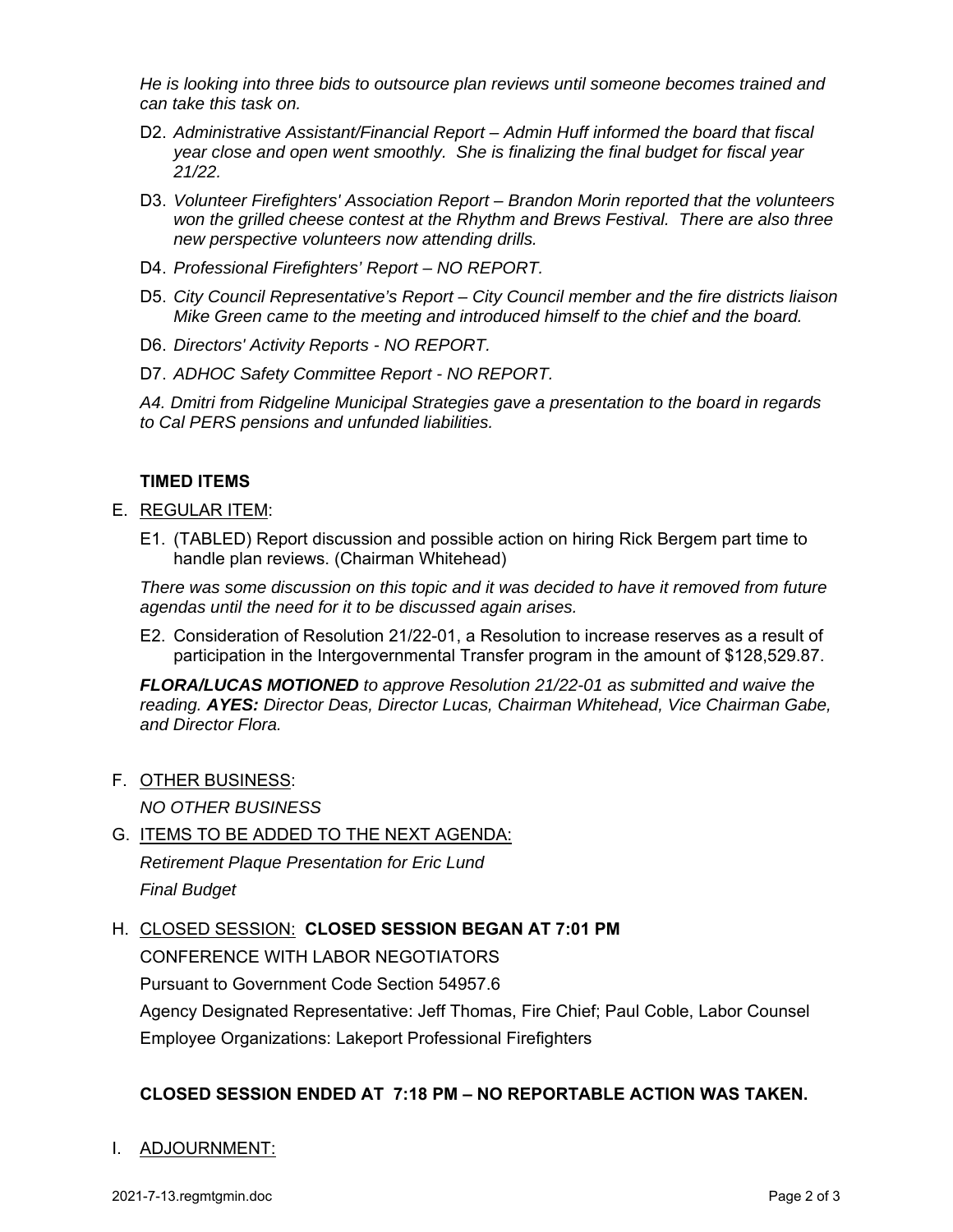#### **Chairman Whitehead Adjourned the meeting at 7:19 PM**

Respectfully submitted:

 MANDI HUFF  *Board Clerk* 

Read and Approved:

 JOHN WHITEHEAD *Board Chairman*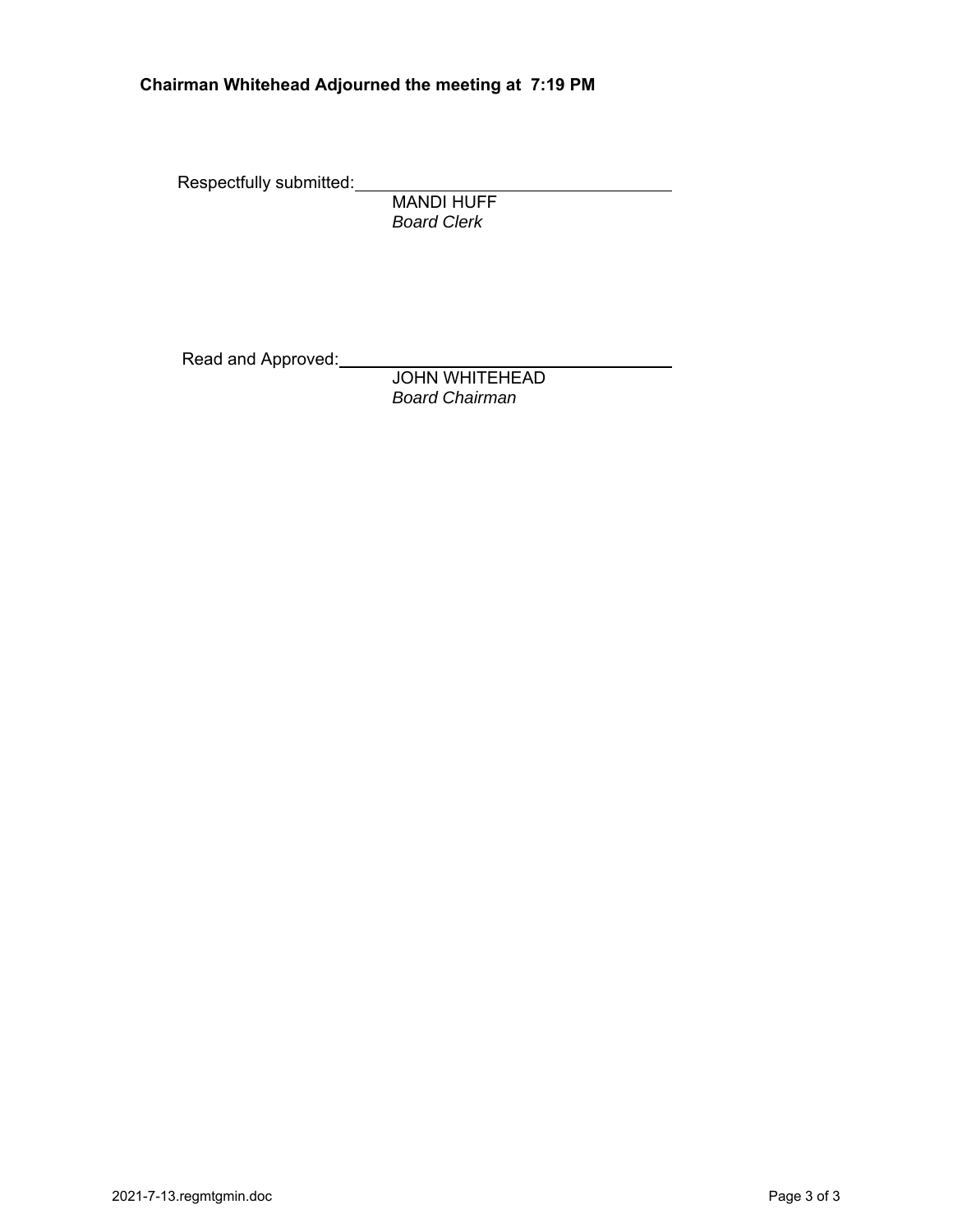| <b>Date</b>          | <b>Warrant</b> |             | Payable |                       | <b>Purpose</b> | <b>Exp</b> | <b>ExpAmt</b> |            | <b>InvoiceAmt</b> | <b>WarrantAmt</b> | Invoice               |
|----------------------|----------------|-------------|---------|-----------------------|----------------|------------|---------------|------------|-------------------|-------------------|-----------------------|
| 8/10/2021            | 14889          | ARBA        |         | GROUP LIFE - SEP 2021 |                | 15.100 \$  |               | $11.60$ \$ | 324.80 \$         |                   | 324.80 AUGUST 1, 2021 |
| 8/10/2021            | 14889          | ARBA        |         | GROUP LIFE - SEP 2021 |                | 15.100 \$  |               | 11.60      |                   |                   | <b>AUGUST 1, 2021</b> |
| 8/10/2021            | 14889          | ARBA        |         | GROUP LIFE - SEP 2021 |                | 15.100 \$  |               | 11.60      |                   |                   | <b>AUGUST 1, 2021</b> |
| 8/10/2021            | 14889          | ARBA        |         | GROUP LIFE - SEP 2021 |                | 15.100 \$  |               | 11.60      |                   |                   | <b>AUGUST 1, 2021</b> |
| 8/10/2021            | 14889          | ARBA        |         | GROUP LIFE - SEP 2021 |                | 15.100 \$  |               | 11.60      |                   |                   | <b>AUGUST 1, 2021</b> |
| 8/10/2021            | 14889          | ARBA        |         | GROUP LIFE - SEP 2021 |                | 15.100 \$  |               | 11.60      |                   |                   | <b>AUGUST 1, 2021</b> |
| 8/10/2021            | 14889          | ARBA        |         | GROUP LIFE - SEP 2021 |                | 15.100 \$  |               | 11.60      |                   |                   | <b>AUGUST 1, 2021</b> |
| 8/10/2021            | 14889          | <b>ARBA</b> |         | GROUP LIFE - SEP 2021 |                | 15.100 \$  |               | 11.60      |                   |                   | <b>AUGUST 1, 2021</b> |
| 8/10/2021            | 14889          | <b>ARBA</b> |         | GROUP LIFE - SEP 2021 |                | 15.100 \$  |               | 11.60      |                   |                   | <b>AUGUST 1, 2021</b> |
| 8/10/2021            | 14889          | <b>ARBA</b> |         | GROUP LIFE - SEP 2021 |                | 15.100 \$  |               | 11.60      |                   |                   | <b>AUGUST 1, 2021</b> |
| 8/10/2021            | 14889          | ARBA        |         | GROUP LIFE - SEP 2021 |                | 15.100 \$  |               | 11.60      |                   |                   | <b>AUGUST 1, 2021</b> |
| 8/10/2021            | 14889          | <b>ARBA</b> |         | GROUP LIFE - SEP 2021 |                | 15.100 \$  |               | 11.60      |                   |                   | <b>AUGUST 1, 2021</b> |
| 8/10/2021            | 14889          | ARBA        |         | GROUP LIFE - SEP 2021 |                | 15.100 \$  |               | 11.60      |                   |                   | <b>AUGUST 1, 2021</b> |
| 8/10/2021            | 14889          | <b>ARBA</b> |         | GROUP LIFE - SEP 2021 |                | 15.100 \$  |               | 11.60      |                   |                   | <b>AUGUST 1, 2021</b> |
| 8/10/2021            | 14889          | ARBA        |         | GROUP LIFE - SEP 2021 |                | 15.100 \$  |               | 11.60      |                   |                   | <b>AUGUST 1, 2021</b> |
| 8/10/2021            | 14889          | ARBA        |         | GROUP LIFE - SEP 2021 |                | 15.100 \$  |               | 11.60      |                   |                   | <b>AUGUST 1, 2021</b> |
| 8/10/2021            | 14889          | ARBA        |         | GROUP LIFE - SEP 2021 |                | 15.100 \$  |               | 11.60      |                   |                   | <b>AUGUST 1, 2021</b> |
| 8/10/2021 14889 ARBA |                |             |         | GROUP LIFE - SEP 2021 |                | 15.100 \$  |               | 11.60      |                   |                   | <b>AUGUST 1, 2021</b> |
| 8/10/2021            | 14889 ARBA     |             |         | GROUP LIFE - SEP 2021 |                | 15.100 \$  |               | 11.60      |                   |                   | <b>AUGUST 1, 2021</b> |
| 8/10/2021            | 14889          | ARBA        |         | GROUP LIFE - SEP 2021 |                | 15.100 \$  |               | 11.60      |                   |                   | <b>AUGUST 1, 2021</b> |
| 8/10/2021            | 14889          | ARBA        |         | GROUP LIFE - SEP 2021 |                | 15.100 \$  |               | 11.60      |                   |                   | <b>AUGUST 1, 2021</b> |
| 8/10/2021            | 14889 ARBA     |             |         | GROUP LIFE - SEP 2021 |                | 15.100 \$  |               | 11.60      |                   |                   | <b>AUGUST 1, 2021</b> |
| 8/10/2021            | 14889          | ARBA        |         | GROUP LIFE - SEP 2021 |                | 15.100 \$  |               | 11.60      |                   |                   | <b>AUGUST 1, 2021</b> |
| 8/10/2021            | 14889          | ARBA        |         | GROUP LIFE - SEP 2021 |                | 15.100 \$  |               | 11.60      |                   |                   | <b>AUGUST 1, 2021</b> |
| 8/10/2021            | 14889          | ARBA        |         | GROUP LIFE - SEP 2021 |                | 15.100 \$  |               | 11.60      |                   |                   | <b>AUGUST 1, 2021</b> |
| 8/10/2021            | 14889 ARBA     |             |         | GROUP LIFE - SEP 2021 |                | 15.100 \$  |               | 11.60      |                   |                   | <b>AUGUST 1, 2021</b> |

# CONSENT CALENDAR B3.

- 
- 
- 
- 
- 
- 
- 
- 
- 
- 
- 
- 
- 
- 
- 
- 
- 
- 
- 
- 
- 
- 
- 
- 
- 
- 
- 
-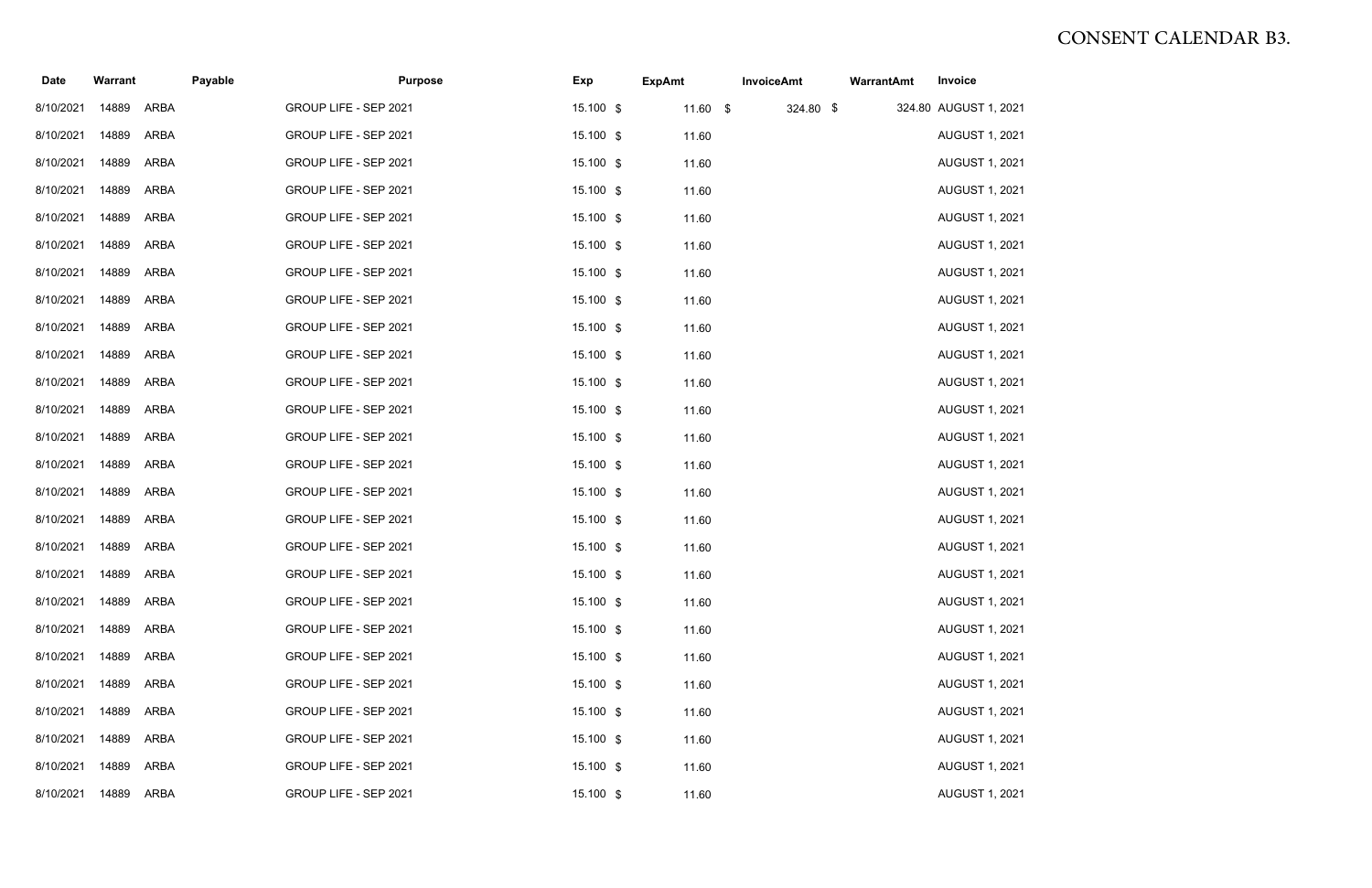RETIREMENT CONTRIBUTIONS 7/16-7/31/21 - RETIREMENT CONTRIBUTIONS 7/16-7/31/21 - PY S RETIREMENT CONTRIBUTIONS 7/16-7/31/21- FETY RETIREMENT CONTRIBUTIONS 7/16-7/31/21 -

COMP - 7/16-7/31/21

COMP - 7/16-7/31/21

COMP - 7/16-7/31/21

COMP - 7/16-7/31/21

COMP - 7/16-7/31/21

| 8/10/2021       | 14889 | <b>ARBA</b>                                          | GROUP LIFE - SEP 2021                                                                | 15.100 \$  | 11.60         |              |                  | <b>AUGUST 1, 2021</b>                   |
|-----------------|-------|------------------------------------------------------|--------------------------------------------------------------------------------------|------------|---------------|--------------|------------------|-----------------------------------------|
| 8/10/2021       | 14889 | <b>ARBA</b>                                          | GROUP LIFE - SEP 2021                                                                | 15.100 \$  | 11.60         |              |                  | <b>AUGUST 1, 2021</b>                   |
| 8/10/2021       | 14890 | AT&T                                                 | PHONE CHGS - (LOCAL) 6/24-7/23                                                       | 12.00A \$  | 138.58 \$     | 138.58 \$    |                  | 183.73 PHONE CHGS - (                   |
| 8/10/2021       | 14890 | AT&T                                                 | PHONE CHGS - (LOCAL) 6/25-7/24                                                       | 12.00A \$  | 45.15 \$      | 45.15        |                  | PHONE CHGS - (                          |
| 8/10/2021       | 14891 | <b>DISNEY TROPHYS &amp;</b><br><b>AWARDS</b>         | <b>RETIREMENT PLAQUE</b>                                                             | 22.70A \$  | 96.79 \$      | 96.79 \$     | 96.79 1097       |                                         |
| 8/10/2021       | 14892 | <b>JEFF THOMAS</b>                                   |                                                                                      | 28.30C \$  | 74.38 \$      | 74.38 \$     |                  | 121.38 AUTH #00094404                   |
| 8/10/2021       | 14892 | <b>JEFF THOMAS</b><br><b>LAKEPORT FIRE</b>           |                                                                                      | 28.30C \$  | 47.00 \$      | 47.00        |                  | 4140085                                 |
| 8/10/2021       | 14893 | PROTECTION DISTRICT<br><b>LAKEPORT FIRE</b>          | UNFUNDED LIABILITY AUG 2021 - PERS SAFETY<br>UNFUNDED LIABILITY AUG 2021 - PEPPRA    | $2.22D$ \$ | 13,381.75 \$  | 14,706.25 \$ |                  | 24,269.70 100000016506083               |
| 8/10/2021       | 14893 | PROTECTION DISTRICT<br><b>LAKEPORT FIRE</b>          | <b>SAFETY</b>                                                                        | $2.22E$ \$ | 282.92        |              |                  | 100000016506089                         |
| 8/10/2021       | 14893 | PROTECTION DISTRICT<br><b>LAKEPORT FIRE</b>          | UNFUNDED LIABILITY AUG 2021 - PEPPRA MISC<br>RETIREMENT CONTRIBUTIONS 7/16-7/31/21 - | $2.22F$ \$ | 1,041.58      |              |                  | 100000016506092<br><b>RETIREMENT CO</b> |
| 8/10/2021       | 14893 | PROTECTION DISTRICT<br><b>LAKEPORT FIRE</b>          | <b>EMPLOYEE</b><br>RETIREMENT CONTRIBUTIONS 7/16-7/31/21 -                           | $1.11A$ \$ | 3,430.77 \$   | 8,788.45     |                  | <b>EMPLOYEE</b><br><b>RETIREMENT CO</b> |
| 8/10/2021       | 14893 | PROTECTION DISTRICT<br><b>LAKEPORT FIRE</b>          | PERS SAFETY<br>RETIREMENT CONTRIBUTIONS 7/16-7/31/21-                                | $2.22A$ \$ | 2,769.52      |              |                  | PERS SAFETY<br><b>RETIREMENT CO</b>     |
| 8/10/2021       | 14893 | PROTECTION DISTRICT<br><b>LAKEPORT FIRE</b>          | PEPPRA SAFETY<br>RETIREMENT CONTRIBUTIONS 7/16-7/31/21 -                             | $2.22B$ \$ | 181.81        |              |                  | PEPPRA SAFETY<br><b>RETIREMENT CO</b>   |
| 8/10/2021       | 14893 | PROTECTION DISTRICT<br><b>LAKEPORT FIRE</b>          | <b>MISC PEPPRA</b>                                                                   | $2.22C$ \$ | 2,003.27      |              |                  | <b>MISC PEPPRA</b>                      |
| 8/10/2021       | 14893 | PROTECTION DISTRICT<br><b>LAKEPORT FIRE</b>          | UNFUNDED LIABILITY AUG 2021 - PEPPRA MISC                                            | $2.22G$ \$ | 3.08          |              |                  | 100000016506098                         |
| 8/10/2021       | 14893 | PROTECTION DISTRICT LATE FEE<br><b>LAKEPORT FIRE</b> |                                                                                      | $2.22G$ \$ | 400.00        |              |                  | <b>LATE FEE</b>                         |
| 8/10/2021       | 14893 | PROTECTION DISTRICT<br><b>LAKEPORT FIRE</b>          | DEFERRED COMP - 7/16-7/31/21                                                         | $1.11A$ \$ | 100.00 \$     | 775.00       |                  | <b>DEFERRED COM</b>                     |
| 8/10/2021       | 14893 | PROTECTION DISTRICT<br><b>LAKEPORT FIRE</b>          | DEFERRED COMP - 7/16-7/31/21                                                         | $1.11A$ \$ | 100.00        |              |                  | <b>DEFERRED COMI</b>                    |
| 8/10/2021 14893 |       | <b>LAKEPORT FIRE</b>                                 | PROTECTION DISTRICT DEFERRED COMP - 7/16-7/31/21                                     | $1.11A$ \$ | 250.00        |              |                  | DEFERRED COMI                           |
| 8/10/2021       | 14893 | PROTECTION DISTRICT<br><b>LAKEPORT FIRE</b>          | DEFERRED COMP - 7/16-7/31/21                                                         | 1.11A $$$  | 75.00         |              |                  | <b>DEFERRED COM</b>                     |
| 8/10/2021       | 14893 | PROTECTION DISTRICT                                  | DEFERRED COMP - 7/16-7/31/21                                                         | 1.11A $$$  | 250.00        |              |                  | DEFERRED COM                            |
| 8/10/2021       | 14894 | <b>LIFE ASSIST</b>                                   | <b>EMS SUPPLIES</b>                                                                  | 19.40A \$  | 80.30 \$      | 80.30 \$     | 4,312.05 1113094 |                                         |
| 8/10/2021       | 14894 | <b>LIFE ASSIST</b>                                   | <b>EMS SUPPLIES</b>                                                                  | 19.40A \$  | 252.22 \$     | 252.22       |                  | 1115184                                 |
| 8/10/2021       | 14894 | <b>LIFE ASSIST</b>                                   | <b>EMS SUPPLIES</b>                                                                  | 19.40A \$  | $2,262.30$ \$ | 2,262.30     |                  | 1116062                                 |
| 8/10/2021       | 14894 | <b>LIFE ASSIST</b>                                   | <b>EMS SUPPLIES</b>                                                                  | 19.40A \$  | 329.16 \$     | 329.16       |                  | 1116267                                 |
| 8/10/2021       | 14894 | <b>LIFE ASSIST</b>                                   | <b>EMS SUPPLIES</b>                                                                  | 19.40A \$  | $115.28$ \$   | 115.28       |                  | 1116647                                 |
| 8/10/2021       | 14894 | <b>LIFE ASSIST</b>                                   | <b>EMS SUPPLIES - CREDIT</b>                                                         | 19.40A \$  | $(115.28)$ \$ | (115.28)     |                  | 1117293                                 |

8S - (LOCAL) 6/24-7/23

85 - (LOCAL) 6/25-7/24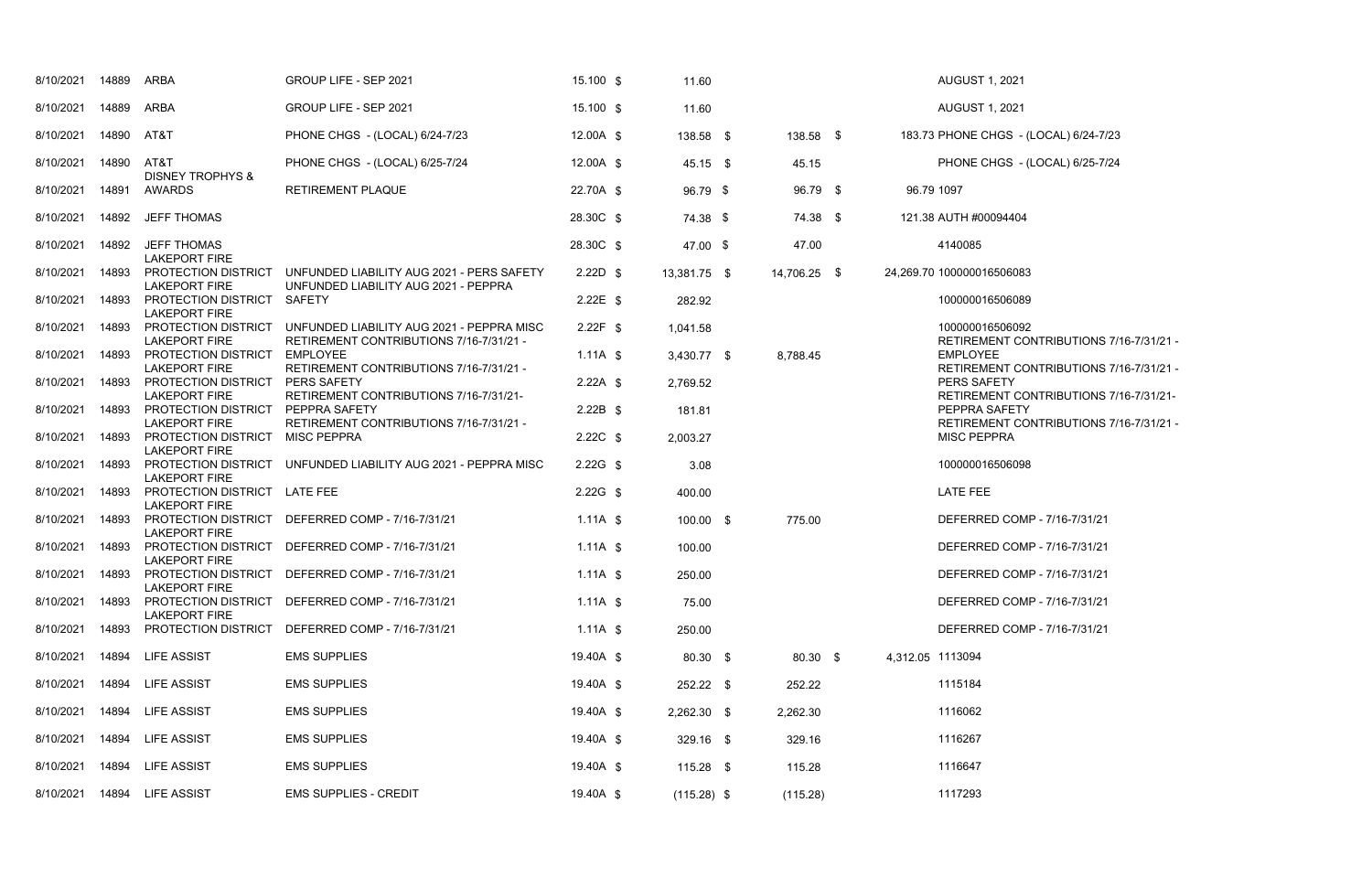| 8/10/2021 | 14894 | <b>LIFE ASSIST</b><br><b>NATIONWIDE</b>              | <b>EMS SUPPLIES</b>          | 19.40A \$  |    | 1,388.07 \$ | 1,388.07    |  | 1119389                                   |
|-----------|-------|------------------------------------------------------|------------------------------|------------|----|-------------|-------------|--|-------------------------------------------|
| 8/10/2021 | 14895 | <b>RETIREMENT</b>                                    | DEFERRED COMP - 7/16-7/31/21 | $1.11A$ \$ |    | 100.00 \$   | $100.00$ \$ |  | 100.00 DEFERRED COMP - 7/16-7/31/         |
| 8/10/2021 | 14896 | PG&E                                                 | ELECTRIC CHGS - 6/23-7/22/21 | 30.00A \$  |    | 1,936.00 \$ | 1,936.00 \$ |  | 2,017.82 ELECTRIC CHGS - 6/23-7/22/21     |
| 8/10/2021 | 14896 | PG&E<br><b>TEAMSTERS LOCAL</b>                       | ELECTRIC CHGS - 6/24-7/25/21 | 30.00A \$  |    | $81.82$ \$  | 81.82       |  | ELECTRIC CHGS - 6/24-7/25/21              |
| 8/10/2021 | 14897 | <b>UNION 856 H &amp; W</b><br><b>TEAMSTERS LOCAL</b> | UNION DUES - SEP 2021        | $1.11A$ \$ |    | $36.00$ \$  | 593.00 \$   |  | 593.00 UNION DUES - SEP 2021              |
| 8/10/2021 | 14897 | <b>UNION 856 H &amp; W</b><br><b>TEAMSTERS LOCAL</b> | UNION DUES - SEP 2021        | $1.11A$ \$ |    | 35.00       |             |  | UNION DUES - SEP 2021                     |
| 8/10/2021 | 14897 | <b>UNION 856 H &amp; W</b><br><b>TEAMSTERS LOCAL</b> | UNION DUES - SEP 2021        | $1.11A$ \$ |    | 36.00       |             |  | UNION DUES - SEP 2021                     |
| 8/10/2021 | 14897 | <b>UNION 856 H &amp; W</b><br><b>TEAMSTERS LOCAL</b> | UNION DUES - SEP 2021        | 1.11A $$$  |    | 59.00       |             |  | UNION DUES - SEP 2021                     |
| 8/10/2021 | 14897 | <b>UNION 856 H &amp; W</b><br><b>TEAMSTERS LOCAL</b> | UNION DUES - SEP 2021        | $1.11A$ \$ |    | 49.00       |             |  | UNION DUES - SEP 2021                     |
| 8/10/2021 | 14897 | <b>UNION 856 H &amp; W</b><br><b>TEAMSTERS LOCAL</b> | UNION DUES - SEP 2021        | $1.11A$ \$ |    | 53.00       |             |  | UNION DUES - SEP 2021                     |
| 8/10/2021 | 14897 | <b>UNION 856 H &amp; W</b><br><b>TEAMSTERS LOCAL</b> | UNION DUES - SEP 2021        | $1.11A$ \$ |    | 55.00       |             |  | UNION DUES - SEP 2021                     |
| 8/10/2021 | 14897 | <b>UNION 856 H &amp; W</b><br><b>TEAMSTERS LOCAL</b> | UNION DUES - SEP 2021        | $1.11A$ \$ |    | 41.00       |             |  | UNION DUES - SEP 2021                     |
| 8/10/2021 | 14897 | <b>UNION 856 H &amp; W</b><br><b>TEAMSTERS LOCAL</b> | UNION DUES - SEP 2021        | $1.11A$ \$ |    | 35.00       |             |  | UNION DUES - SEP 2021                     |
| 8/10/2021 | 14897 | <b>UNION 856 H &amp; W</b><br><b>TEAMSTERS LOCAL</b> | UNION DUES - SEP 2021        | $1.11A$ \$ |    | 41.00       |             |  | UNION DUES - SEP 2021                     |
| 8/10/2021 | 14897 | <b>UNION 856 H &amp; W</b><br><b>TEAMSTERS LOCAL</b> | UNION DUES - SEP 2021        | $1.11A$ \$ |    | 115.00      |             |  | UNION DUES - SEP 2021                     |
| 8/10/2021 | 14897 | <b>UNION 856 H &amp; W</b>                           | UNION DUES - SEP 2021        | 1.11A $$$  |    | 38.00       |             |  | UNION DUES - SEP 2021                     |
|           |       |                                                      |                              |            | S. | 32,019.27   |             |  | \$ 32,019.27 \$ 32,019.27 BATCH 8/10/2121 |

COMP - 7/16-7/31/21

- 
- 
- 
- 
- 
- 
- 
- 
- 
- 
- 
-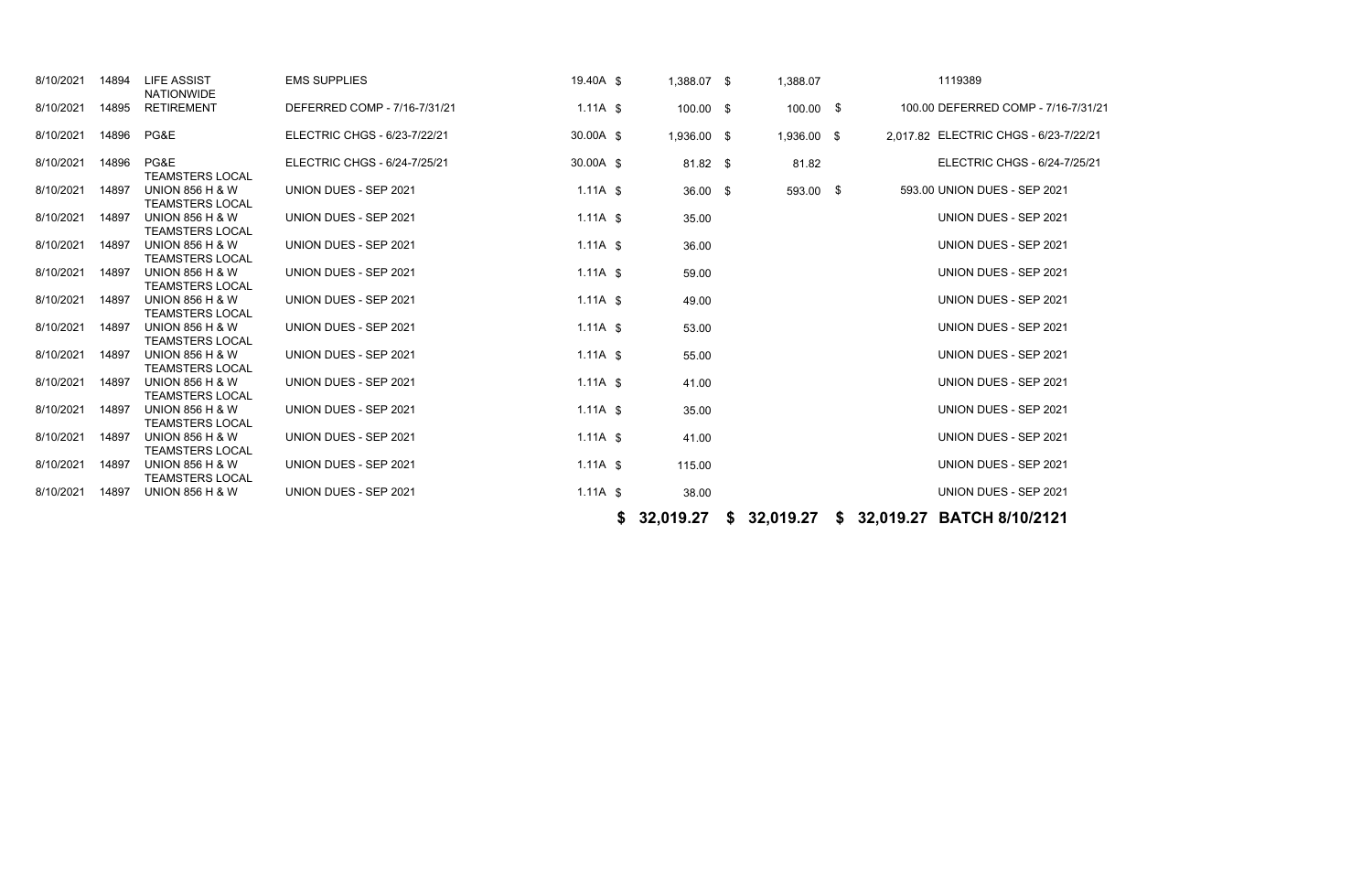| <b>Date</b> |       | Check # Sta/App/Emp | <b>Vendor Name</b>              | <b>Line Item Description</b>             | <b>Budget Exp Acct</b>                 |                            | <b>Check Amount</b> |
|-------------|-------|---------------------|---------------------------------|------------------------------------------|----------------------------------------|----------------------------|---------------------|
| 7/27/2021   | 14880 |                     | <b>CAPF</b>                     | ONG TERM DISABILITY PLAN AUG 2021        | 354-9554-795-01-11-A                   | \$                         | 295.00              |
| 7/27/2021   | 14881 |                     | Jones & Mayer                   | <b>MOU NEGOTIATIONS - LEGAL FEES</b>     | 354-9554-795-23-80-D                   | $\mathfrak{S}$             | 585.00              |
|             |       |                     |                                 | CAL PERS CONTRIBUTION - 7/1-7/15/21 &    |                                        |                            |                     |
| 7/27/2021   | 14882 |                     | Lakeport Fire (CalPERS)         | <b>DEFERRED COMP</b>                     | 354-9554-795-01-11-A & 02-22ABC        | \$                         | 10,037.36           |
| 7/27/2021   | 14883 |                     | Nationwide Retirement Solutions | <b>DEFERRED COMP - 7/1-7/15/21</b>       | 354-9554-795-01-11-A                   | $\boldsymbol{\mathsf{S}}$  | 500.00              |
| 7/27/2021   | 14884 | 50                  | <b>Pure Water Partners</b>      | <b>WATER PURIFYING SERVICE</b>           | 354-9554-795-30-00-C                   | \$                         | 228.38              |
| 7/27/2021   | 14885 | 50                  | <b>Systems Design</b>           | <b>AMBULANCE BILLING JUNE 2021</b>       | 354-9554-795-28-48-B                   | $\boldsymbol{\mathsf{S}}$  | 2,345.45            |
| 7/27/2021   | 14886 |                     | <b>Teamsters Local Union</b>    | <b>HEALTH INSURANCE - AUG 2021</b>       | 354-9554-795-01-11-A, 03-30-A, 03-45-A | $\boldsymbol{\mathsf{\$}}$ | 31,561.60           |
| 7/27/2021   | 14887 | 50                  | Teleflex                        | <b>EZIO NEEDLE SET</b>                   | 354-9554-795-19-40-A                   | $\boldsymbol{\mathsf{\$}}$ | 1,471.38            |
| 7/27/2021   | 14888 | 50                  | <b>US Bank</b>                  | <b>AMAZON PRIME MEMBERSHIP JULY 2021</b> | 354-9554-795-20-00-D                   | \$                         | 14.13               |
| 7/27/2021   | 14888 | C500                | <b>US Bank</b>                  | <b>COLLAR BRASS - CHIEF THOMAS</b>       | 354-9554-795-11-00-A                   | $\boldsymbol{\mathsf{S}}$  | 59.22               |
| 7/27/2021   | 14888 | 50                  | US Bank                         | WATER PURIFYING SERVICE 2/14-5/13/2      | 354-9554-795-30-00-C                   | $\boldsymbol{\mathsf{\$}}$ | 237.23              |
| 7/27/2021   | 14888 | 50                  | <b>US Bank</b>                  | <b>HOUSEHOLD SUPPLIES</b>                | 354-9554-795-14-00-B                   | $\boldsymbol{\mathsf{S}}$  | 182.73              |
| 7/27/2021   | 14888 | 50                  | <b>US Bank</b>                  | <b>MENDO MILL JUNE STATEMENT</b>         | 354-9554-795-14-00-B                   | $\overline{\mathbf{3}}$    | 39.66               |
| 7/27/2021   | 14888 | 50                  | <b>US Bank</b>                  | <b>MENDO MILL JUNE STATEMENT</b>         | 354-9554-795-17-00-A                   | $\boldsymbol{\mathsf{\$}}$ | 12.86               |
| 7/27/2021   | 14888 | 50                  | <b>US Bank</b>                  | <b>MENDO MILL JUNE STATEMENT</b>         | 354-9554-795-18-00-A                   | $\boldsymbol{\mathsf{S}}$  | 232.56              |
| 7/27/2021   | 14888 | T5011               | US Bank                         | LAKE PARTS JUNE STATEMENT                | 354-9554-795-17-00-A                   | $\boldsymbol{\mathsf{\$}}$ | 179.71              |
| 7/27/2021   | 14888 | 50                  | <b>US Bank</b>                  | LAKE PARTS JUNE STATEMENT                | 354-9554-795-27-00-                    | $\boldsymbol{\mathsf{\$}}$ | 38.05               |
| 7/27/2021   | 14888 | 50                  | <b>US Bank</b>                  | COPIER USAGE/1-5/31/21                   | 354-9554-795-22-70-B                   | \$                         | 95.23               |
| 7/27/2021   | 14888 | 50                  | <b>US Bank</b>                  | COPIER CONTRACT 6/1-6/30/21              | 354-9554-795-25-00-B                   | \$                         | 196.84              |
| 7/27/2021   | 14888 | 50                  | US Bank                         | GO TO MEETING SOFTWARE JULY 2021         | 354-9554-795-23-80-B                   | \$                         | 19.00               |
| 7/27/2021   | 14888 | 50                  | <b>US Bank</b>                  | WATER BASE RATE 5/1-6/1/21               | 354-9554-795-30-00-C                   | $\boldsymbol{\mathsf{\$}}$ | 34.85               |
| 7/27/2021   | 14888 | 50                  | <b>US Bank</b>                  | <b>WATER USAGE 5/1-6/1/21</b>            | 354-9554-795-30-00-C                   | $\boldsymbol{\mathsf{\$}}$ | 107.56              |
| 7/27/2021   | 14888 | 50                  | <b>US Bank</b>                  | SEWER BASE RATE 5/1-6/1/21               | 354-9554-795-30-00-D                   | $\boldsymbol{\mathsf{\$}}$ | 74.25               |
| 7/27/2021   | 14888 | 50                  | <b>US Bank</b>                  | <b>SEWER USAGE 5/1-6/1/21</b>            | 354-9554-795-30-00-D                   | \$                         | 114.53              |
| 7/27/2021   | 14888 | 50                  | <b>US Bank</b>                  | CREWSENSE SOFTWARE 7/1-8/1/21            | 354-9554-795-23-80-B                   | $\boldsymbol{\mathsf{\$}}$ | 97.25               |
| 7/27/2021   | 14888 | 50                  | <b>US Bank</b>                  | OXYGEN TANK RENTAL 6/1-6/30/21           | 354-9554-795-19-40-B                   | $\boldsymbol{\mathsf{\$}}$ | 219.20              |
| 7/27/2021   | 14888 | 50                  | <b>US Bank</b>                  | MEDICAL WASTE PICKUP 5/1-5/31/21         | 354-9554-795-19-40-C                   | $\boldsymbol{\mathsf{\$}}$ | 57.75               |
| 7/27/2021   | 14888 |                     | <b>US Bank</b>                  | CELL PHONE SERVICE 5/24-6/23/21          | 354-9554-795-12-00-B                   | $\boldsymbol{\mathsf{\$}}$ | 21.06               |
| 7/27/2021   | 14888 |                     | <b>US Bank</b>                  | CELL PHONE SERVICE 5/26-6/25/21          | 354-9554-795-12-00-B                   | $\boldsymbol{\mathsf{\$}}$ | 417.03              |
| 7/27/2021   | 14888 | 50                  | <b>US Bank</b>                  | <b>FUEL - DIESEL</b>                     | 354-9554-795-30-00-B                   | \$                         | 1,250.54            |
| 7/27/2021   | 14888 | 50                  | <b>US Bank</b>                  | DONUTS FOR STAFF MEETING / TRAINING      | 354-9554-795-28-30-C                   | \$                         | 28.00               |
| 7/27/2021   | 14888 | 50                  | <b>US Bank</b>                  | <b>OFFICE SUPPLIES</b>                   | 354-9554-795-22-70-A                   | \$                         | 14.45               |
| 7/27/2021   | 14888 | 50                  | <b>US Bank</b>                  | <b>POSTAGE</b>                           | 354-9554-795-22-71-                    | $\boldsymbol{\mathsf{S}}$  | 12.00               |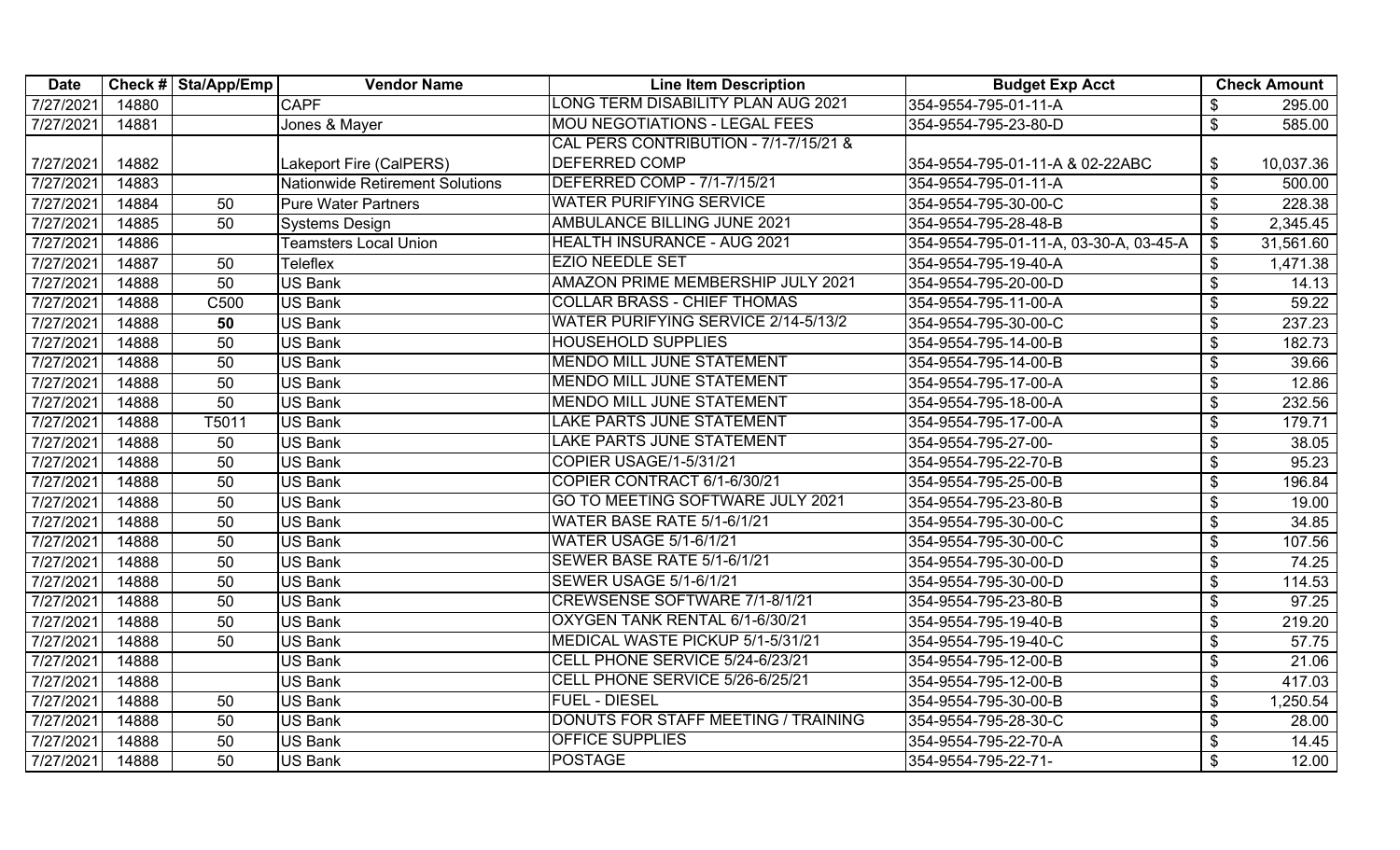| Date      |       | Check # $\vert$ Sta/App/Emp | <b>Vendor Name</b> | <b>Line Item Description</b>                | <b>Budget Exp Acct</b>         | <b>Check Amount</b> |
|-----------|-------|-----------------------------|--------------------|---------------------------------------------|--------------------------------|---------------------|
| 7/27/2021 | 14888 | 50                          | <b>US Bank</b>     | INTERNET SERVICE 7/12-8/11/21               | 354-9554-795-12-00-C           | 73.32               |
| 7/27/2021 | 14888 | 50                          | <b>US Bank</b>     | <b>FUEL - DIESEL</b>                        | 354-9554-795-30-00-B           | 667.19              |
| 7/27/2021 | 14888 | E5011                       | <b>US Bank</b>     | NEW STARTER E5011                           | 354-9554-795-17-00-A           | 849.53              |
| 7/27/2021 | 14888 | <b>LANDERS</b>              | US Bank            | <b>NAME TAG - LANDERS</b>                   | 354-9554-795-11-00-A           | 24.72               |
| 7/27/2021 | 14888 | C500                        | US Bank            | <b>HEADSET FOR CHIEF THOMAS</b>             | 354-9554-795-22-70-A           | 230.55              |
| 7/27/2021 | 14888 | 50                          | <b>US Bank</b>     | <b>POSTAGE SCALE</b>                        | 354-9554-795-22-70-A           | 21.74               |
| 7/27/2021 | 14888 | 50                          | <b>US Bank</b>     | <b>FUEL - DIESEL</b>                        | 354-9554-795-30-00-B           | 1,019.29            |
| 7/27/2021 | 14888 | 50                          | <b>US Bank</b>     | <b>HOSEHOLD SUPPLIES</b>                    | 354-9554-795-14-00-B           | 237.59              |
| 7/27/2021 | 14888 | 50                          | US Bank            | <b>IPROGRAMING CORD - NEW ENGINE RADIOS</b> | 354-9554-795-27-00             | 44.53               |
|           |       |                             |                    | COPIER USAGE 6/1-6/30/21 & COPER            |                                |                     |
| 7/27/2021 | 14888 | 50                          | <b>US Bank</b>     | CONTRACT 7/1-7/31/21                        | 354-9554-795-22-70-B & 25-00-B | 254.02              |
|           |       |                             |                    |                                             | <b>US BANK JULY STATEMENT</b>  | 7,178.17            |
|           |       |                             |                    |                                             | 07/27/2021                     | 54,202.34           |

| <b>Date</b>            |                | Check #   Sta/App/Emp | <b>Vendor Name</b>                     | <b>Line Item Description</b>                                                        | <b>Budget Exp Acct</b>                       | <b>Check Amount</b> |
|------------------------|----------------|-----------------------|----------------------------------------|-------------------------------------------------------------------------------------|----------------------------------------------|---------------------|
| 8/10/2021              | 14889          |                       | American River Benefit Administrators  | LONG TERM DISABILITY PLAN - SEP                                                     | 354-9554-795-15-10-                          | 313.20              |
|                        |                |                       |                                        | <b>PHONE LANDLINE SERVICE 6/24-7/23/21 &amp; 6/25-</b>                              |                                              |                     |
| 8/10/2021              | 14890          |                       | AT&T                                   | 7/24/21                                                                             | 354-9554-795-12-00-A                         | 183.73              |
| 8/10/2021              | 14891          |                       | Disney's Trophies and Awards           | <b>RETIREMENT PLAQUE - LUND</b>                                                     | 354-9554-795-22-70-A                         | 96.79               |
| 8/10/2021              | 14892          |                       | <b>Jeff Thomas</b>                     | <b>REIMB - CHIEF PURCHASES</b>                                                      | 354-9554-795-28-30-C                         | 121.38              |
|                        |                |                       |                                        | UNFUNDED LIABILITY JULY, RETIREMENT<br>CONTRIBUTIONS & DEFERRED COMP 7/16-          |                                              |                     |
| 8/10/2021              | 14893          |                       | Lakeport Fire (CalPERS)                | 7/31/21                                                                             | 354-9554-795-01-11-A, 02-22-ABCDEFG   \$     | 24,269.70           |
| 8/10/2021              | 14894          | 50                    | Life Assist                            | <b>EMS SUPPLIES</b>                                                                 | 354-9554-795-19-40-A                         | 4,312.05            |
| 8/10/2021              | 14895          |                       | <b>Nationwide Retirement Solutions</b> | <b>IDEFERRED COMP - LANDERS</b>                                                     | 354-9554-795-01-11-A                         | 100.00              |
| 8/10/2021<br>8/10/2021 | 14896<br>14897 | 50 & 52               | PG & E<br>Teamsters Local Union        | IELECTRICAL CHARGES - 6/23-7/22/21 & 6/24-<br>7/25/21<br>TEAMSTERS UNION DUES - SEP | 354-9554-795-30-00-A<br>354-9554-795-01-11-A | 2,017.82<br>593.00  |
|                        |                |                       |                                        |                                                                                     | 08/10/2021                                   | 32,007.67           |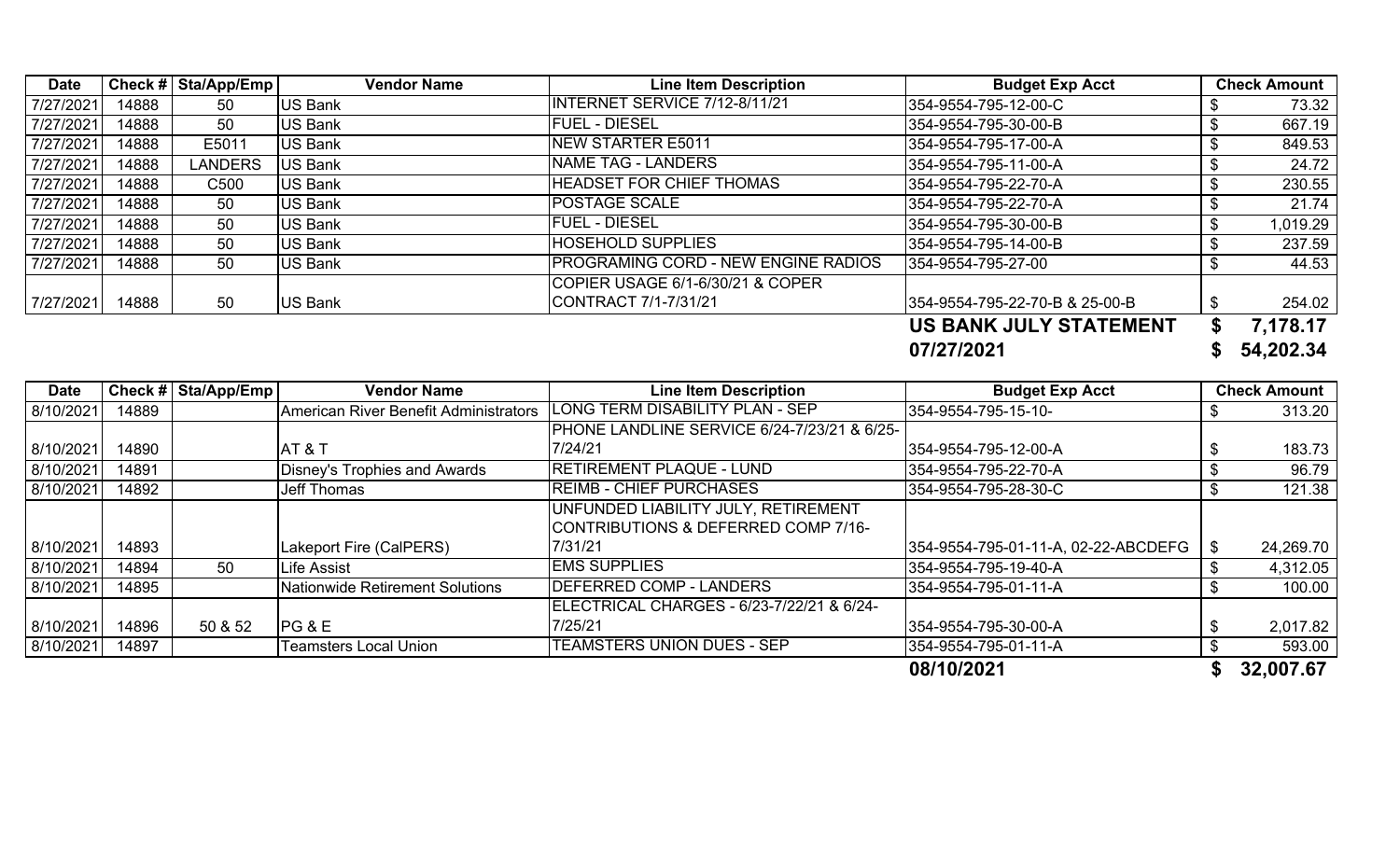**Month July 2021**

**Station 50**



FA = False Alarm CR = Cancel & Return UTL = Unable To Locate AMA = Against Medical Advice CB = Code Blue (Full Arrest,CPR in Progress) LA = Lift Assist NMM = No Medical Merit (AMA not completed)

| PORT | Time of Dispatch | Time Committed | Time Avallable<br>Time At Scene | Inc. # |            | Medical Aid<br>Street Name<br>Street # | MIA            | Structure Fire | <b>Vegetation Fire</b> | Vehicle Fire   | Smoke Check    | Haz Mar | Public Assist | Other IDescribe) | * of Fatalities | Extrication Est Lased | <b>Comments:</b><br>List Number of Patients as Pt x 4<br>If an IFT, List Destination Here |
|------|------------------|----------------|---------------------------------|--------|------------|----------------------------------------|----------------|----------------|------------------------|----------------|----------------|---------|---------------|------------------|-----------------|-----------------------|-------------------------------------------------------------------------------------------|
|      |                  |                |                                 |        |            |                                        |                |                |                        |                |                |         |               |                  |                 |                       | Any Specific Comments, List Here                                                          |
|      | 7/1              | 0806           |                                 | 1190   | 11039      | 14th St.                               | $\mathbf{1}$   |                |                        |                |                |         |               |                  |                 |                       | 1pt to SLH                                                                                |
|      | 7/1              | 1122           |                                 | 1191   | 11047      | Merritt x Big Valley Rd.               |                | $\overline{1}$ |                        |                |                |         |               |                  |                 |                       | <b>CR</b>                                                                                 |
|      | 7/1              | 1245           |                                 | 1192   | 11054      | Highway 20                             |                | 2              |                        |                |                |         |               |                  |                 |                       | <b>CR</b>                                                                                 |
|      | 7/1              | 1554           |                                 | 1193   | 11070      | Bevins Ct.                             | 2              |                |                        |                |                |         |               |                  |                 |                       | 1pt to SLH                                                                                |
|      | 7/1              | 1734           |                                 | 1194   | 11076      | W. Highway 20                          |                | 3              |                        |                |                |         |               |                  |                 |                       | <b>CR</b>                                                                                 |
|      | 7/2              | 0333           |                                 | 1195   | 11097      | Scotts Valley Rd.                      |                | $\overline{4}$ |                        |                |                |         |               |                  |                 |                       | Non Injury                                                                                |
|      | 7/2              | 0618           |                                 | 1196   | 11103      | Highway 175                            |                | 5              |                        |                |                |         |               |                  |                 |                       | <b>Traffic Control Only</b>                                                               |
|      | 7/2              | 1236           |                                 | 1197   | 11120      | Giselman St.                           | 3              |                |                        |                |                |         |               |                  |                 |                       | <b>CR</b>                                                                                 |
|      | 7/2              | 1318           |                                 | 1198   | 11124      | Westlake Rd.                           |                |                |                        | $\overline{1}$ |                |         |               |                  |                 |                       | <b>CR</b>                                                                                 |
|      | 7/2              | 1427           |                                 | 1199   | 11132      | Lakeshore Blvd.                        | $\overline{4}$ |                |                        |                |                |         |               |                  |                 |                       | 1pt to SLH                                                                                |
|      | 7/2              | 1601           |                                 | 1200   | 11139      | Park St.                               |                |                | $\overline{1}$         |                |                |         |               |                  |                 |                       | Alarm Sounding - FA                                                                       |
|      | 7/2              | 1649           |                                 | 1201   | 11143      | E. Highway 20                          | 5              |                |                        |                |                |         |               |                  |                 |                       | <b>CR</b>                                                                                 |
|      | 7/2              | 1902           |                                 | 1202   | 11155      | Lakeshore Blvd.                        |                |                |                        |                |                |         | $\mathbf{1}$  |                  |                 |                       | <b>CR</b>                                                                                 |
|      | 7/2              | 1914           |                                 | 1203   | 11158      | Lakeshore Blvd.                        |                |                |                        |                | $\overline{1}$ |         |               |                  |                 |                       | Vehicle Fire - Extinguished                                                               |
| 1    | 7/3              | 0716           |                                 | 1204   | 11179      | Craig Ave.                             | 6              |                |                        |                |                |         |               |                  |                 |                       | 1pt to SLH                                                                                |
|      | 7/3              | 1028           |                                 | 1205   | 11184      | Crystal Lake Way                       |                |                | 2                      |                |                |         |               |                  |                 |                       | Report of Structure Fire - FA                                                             |
|      | 7/3              | 1052           |                                 | 1206   | 11186      | Martin St.                             | $\overline{7}$ |                |                        |                |                |         |               |                  |                 |                       | <b>CR</b>                                                                                 |
|      | 7/3              | 1206           |                                 | 1207   | 11192      | Mellor Dr.                             | 8              |                |                        |                |                |         |               |                  |                 |                       | 1pt to SLH                                                                                |
|      | 7/3              | 1249           |                                 | 1208   | 11194      | Mission Rancheria Rd.                  |                |                |                        |                |                |         |               |                  | $\mathbf{1}$    |                       | Non Injury                                                                                |
|      | 7/3              | 1403           |                                 | 1209   | 11197      | Konocti Rd.                            |                |                | 3                      |                |                |         |               |                  |                 |                       | <b>CR</b>                                                                                 |
|      | 7/3              | 1443           |                                 | 1210   | 11201      | Park St.                               | 9              |                |                        |                |                |         |               |                  |                 |                       | <b>NMM</b>                                                                                |
|      | 7/3              | 1516           |                                 | 1211   | 11204      | Martin St.                             | 10             |                |                        |                |                |         |               |                  |                 |                       | <b>AMA</b>                                                                                |
|      | 7/3              | 1636           |                                 | 1212   | 11209      | Hill Rd. East                          | 11             |                |                        |                |                |         |               |                  |                 |                       | <b>CR</b>                                                                                 |
|      | 7/3              | 1733           |                                 | 1213   | 11213      | Miision Ranch Rd.                      |                |                |                        |                |                |         |               |                  |                 |                       | Lift Assist Only                                                                          |
| 1    | 7/3              | 1750           |                                 | 1214   | 11215      | Miision Ranch Rd.                      | 12             |                |                        |                |                |         |               |                  |                 |                       | 1pt to SLH                                                                                |
|      | 7/3              | 1827           |                                 | 1215   | 11219      | Lakeshore Blvd.                        |                |                | $\overline{4}$         |                |                |         |               |                  |                 |                       | Alarm Sounding - FA                                                                       |
| 1.   | 7/3              | 1842           |                                 | 1216   | 11221      | Mission Rancheria Rd.                  | 13             |                |                        |                |                |         |               |                  |                 |                       | 1pt to SLH                                                                                |
|      | 7/3              | 2106           |                                 | 1217   | 11230      | Scotts Valley Rd.                      |                | 6              |                        |                |                |         |               |                  |                 |                       | UTL                                                                                       |
|      | 7/3              | 2300           |                                 | 1218   | 11231      | 16th St.                               | 14             |                |                        |                |                |         |               |                  |                 |                       | 1pt to SLH                                                                                |
|      | 7/4              | 0649           |                                 | 1219   | 11242      | S. Main St.                            | 15             |                |                        |                |                |         |               |                  |                 |                       | 1pt to SLH                                                                                |
|      | 7/4              | 1024           |                                 | 1220   | 11251      | Local IFT SLH to LPPA                  | 16             |                |                        |                |                |         |               |                  |                 |                       | Local IFT to RP                                                                           |
|      | 7/4              | 1235           |                                 | 1221   | 11256      | Highland Springs Rd.                   |                | $\overline{7}$ |                        |                |                |         |               |                  |                 |                       | M5511 IPO M5011                                                                           |
|      | 7/4              | 1641           |                                 | 1222   | 11268      | Mission Rancheria Rd.                  |                |                |                        | $\overline{2}$ |                |         |               |                  |                 |                       | 50 x 10 Spot - Extinguished                                                               |
|      | 7/4              | 2337           |                                 |        | 1223 11291 | S. Main St.                            |                |                |                        | 3              |                |         |               |                  |                 |                       | Garbage Can on Fire - Extinguished                                                        |

 $\diagdown$  $\diagdown$ 

1

1

1

1

1

1

1

1

1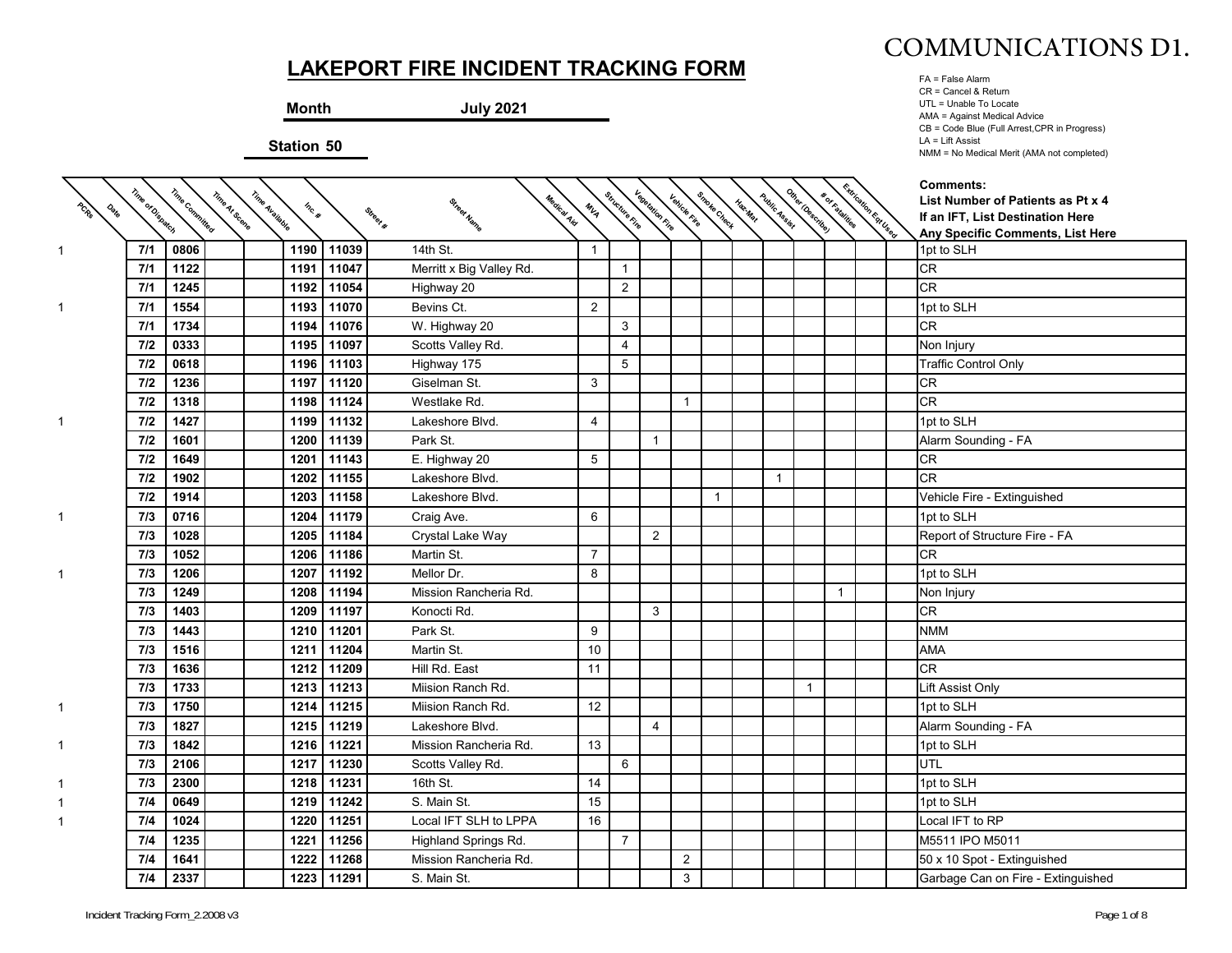**Month July 2021**

**Station 50**

↸

FA = False Alarm CR = Cancel & Return UTL = Unable To Locate AMA = Against Medical Advice CB = Code Blue (Full Arrest,CPR in Progress) LA = Lift Assist NMM = No Medical Merit (AMA not completed)

| PORT<br>$\phi_{\!\scriptscriptstyle (\!\chi_{\!\scriptscriptstyle (\!\varsigma\!)})}$ | Time of Dispatch | Time Committed | Time Avallable<br>Time Af Scene | Inc. # |             | Street Name<br>Street #   | Medical Aid<br>MIA | Structure Fire | kanalista kanalista didan kanalista kanalista kanalista.<br>Kanalista kanalista kanalista kanalista kanalista kanalista. |                |  |   |                | * or katalities | Extraction Est User | <b>Comments:</b><br>List Number of Patients as Pt x 4<br>If an IFT, List Destination Here<br>Any Specific Comments, List Here |
|---------------------------------------------------------------------------------------|------------------|----------------|---------------------------------|--------|-------------|---------------------------|--------------------|----------------|--------------------------------------------------------------------------------------------------------------------------|----------------|--|---|----------------|-----------------|---------------------|-------------------------------------------------------------------------------------------------------------------------------|
|                                                                                       | 7/4              | 2339           |                                 | 1224   | 11292       | Lakeport Blvd.            |                    | 8              |                                                                                                                          |                |  |   |                |                 |                     | Scene Turned Over to CHP                                                                                                      |
|                                                                                       | 7/5              | 0058           |                                 | 1225   | 11296       | <b>Yellow Hammer Lane</b> |                    |                | 5                                                                                                                        |                |  |   |                |                 |                     | No Fire                                                                                                                       |
|                                                                                       | 7/5              | 0106           |                                 | 1226   | 11297       | S. Main St.               | 17                 |                |                                                                                                                          |                |  |   |                |                 |                     | CR                                                                                                                            |
|                                                                                       | 7/5              | 0756           |                                 | 1227   | 11309       | Margot Ln.                | 18                 |                |                                                                                                                          |                |  |   |                |                 |                     | 1pt to SLH                                                                                                                    |
|                                                                                       | 7/5              | 1139           |                                 | 1228   | 11325       | S. Main St.               | 19                 |                |                                                                                                                          |                |  |   |                |                 |                     | 1pt to SLH                                                                                                                    |
|                                                                                       | 7/5              | 1212           |                                 | 1229   | 11329       | S. Main St.               | 20                 |                |                                                                                                                          |                |  |   |                |                 |                     | Assist 55                                                                                                                     |
|                                                                                       | 7/5              | 1459           |                                 | 1230   | 11342       | Kimberly Ln.              | 21                 |                |                                                                                                                          |                |  |   |                |                 |                     | 1pt to SLH                                                                                                                    |
|                                                                                       | 7/5              | 1827           |                                 | 1231   | 11354       | 16th St.                  | 22                 |                |                                                                                                                          |                |  |   |                |                 |                     | 1pt to SLH                                                                                                                    |
|                                                                                       | 7/6              | 0757           |                                 | 1232   | 11381       | Lakeview Rd.              | 23                 |                |                                                                                                                          |                |  |   |                |                 |                     | <b>AMA</b>                                                                                                                    |
|                                                                                       | 7/6              | 1146           |                                 | 1233   | 11392       | Highway 29                |                    | 9              |                                                                                                                          |                |  |   |                |                 |                     | <b>AMA</b>                                                                                                                    |
| 1                                                                                     | 7/6              | 1241           |                                 | 1234   | 11395       | 1st St.                   | 24                 |                |                                                                                                                          |                |  |   |                |                 |                     | 1pt to SLH                                                                                                                    |
|                                                                                       | 7/6              | 2229           |                                 | 1235   | 11431       | 3rd St.                   |                    |                |                                                                                                                          |                |  |   | $\overline{2}$ |                 |                     | Lift Assist Only                                                                                                              |
|                                                                                       | 7/7              | 0958           |                                 | 1236   | 11448       | E. Highway 20             |                    | 10             |                                                                                                                          |                |  |   |                |                 |                     | CR                                                                                                                            |
|                                                                                       | 7/7              | 1225           |                                 | 1237   | 11459       | Highland Springs Rd.      | 25                 |                |                                                                                                                          |                |  |   |                |                 |                     | 1pt to SLH                                                                                                                    |
|                                                                                       | 7/7              | 1307           |                                 | 1238   | 11461       | Peckham Ct.               | 26                 |                |                                                                                                                          |                |  |   |                |                 |                     | Non Injury                                                                                                                    |
|                                                                                       | 7/7              | 1526           |                                 | 1239   | 11469       | Hill Rd. East             | 27                 |                |                                                                                                                          |                |  |   |                |                 |                     | <b>AMA</b>                                                                                                                    |
|                                                                                       | 7/7              | 1539           |                                 | 1240   | 11471       | Lakeport Blvd.            | 28                 |                |                                                                                                                          |                |  |   |                |                 |                     | Non Transport                                                                                                                 |
|                                                                                       | 7/7              | 1558           |                                 | 1241   | 11473       | Big Valley Rd.            |                    |                |                                                                                                                          |                |  | 2 |                |                 |                     | CR                                                                                                                            |
|                                                                                       | 7/7              | 1713           |                                 | 1242   | 11476       | Soda Bay Rd.              |                    |                |                                                                                                                          |                |  | 3 |                |                 |                     | Gas Leak                                                                                                                      |
|                                                                                       | 7/7              | 2045           |                                 | 1243   | 11483       | N. Main St.               |                    |                |                                                                                                                          | $\overline{4}$ |  |   |                |                 |                     | Tree on Fire - Extinguished                                                                                                   |
|                                                                                       | 7/7              | 2049           |                                 | 1244   | 11484       | S. Main St.               | 29                 |                |                                                                                                                          |                |  |   |                |                 |                     | <b>RAS</b>                                                                                                                    |
|                                                                                       | 7/7              | 2118           |                                 | 1245   | 11487       | Ackley Rd.                | 30                 |                |                                                                                                                          |                |  |   |                |                 |                     | <b>CR</b>                                                                                                                     |
|                                                                                       | 7/7              | 2355           |                                 | 1246   | 11492       | S. Main St.               | 31                 |                |                                                                                                                          |                |  |   |                |                 |                     | Non Injury                                                                                                                    |
|                                                                                       | 7/8              | 0037           |                                 | 1247   | 11494       | 3rd St.                   | 32                 |                |                                                                                                                          |                |  |   |                |                 |                     | Lift Assist Only                                                                                                              |
|                                                                                       | 7/8              | 0704           |                                 | 1248   | 11502       | Martin St.                | 33                 |                |                                                                                                                          |                |  |   |                |                 |                     | False Alarm                                                                                                                   |
|                                                                                       | 7/8              | 1006           |                                 | 1249   | 11510       | Craig Ave.                | 34                 |                |                                                                                                                          |                |  |   |                |                 |                     | 1pt to SLH                                                                                                                    |
|                                                                                       | 7/8              | 1123           |                                 | 1250   | 11517       | 3rd St.                   | 35                 |                |                                                                                                                          |                |  |   |                |                 |                     | 1pt to SLH                                                                                                                    |
|                                                                                       | 7/8              | 1234           |                                 | 1251   | 11521       | Bevins St.                |                    |                |                                                                                                                          |                |  |   | 3              |                 |                     | Lift Assist Only                                                                                                              |
|                                                                                       | 7/8              | 1438           |                                 | 1252   | 11529       | W. Highway 20             |                    | 11             |                                                                                                                          |                |  |   |                |                 |                     | CR                                                                                                                            |
|                                                                                       | 7/8              | 1749           |                                 | 1253   | 11546       | 6th St.                   |                    |                |                                                                                                                          |                |  |   | $\overline{4}$ |                 |                     | Lift Assist Only                                                                                                              |
|                                                                                       | 7/8              | 1755           |                                 | 1254   | 11547       | Lakeshore Blvd.           | 36                 |                |                                                                                                                          |                |  |   |                |                 |                     | 1pt to SLH                                                                                                                    |
|                                                                                       | 7/8              | 2014           |                                 | 1255   | 11553       | Compton Ave.              |                    |                |                                                                                                                          |                |  |   | 5              |                 |                     | Lift Assist Only                                                                                                              |
|                                                                                       | 7/8              | 2146           |                                 | 1256   | 11558       | Martin St.                | 37                 |                |                                                                                                                          |                |  |   |                |                 |                     | LPD to Transport                                                                                                              |
|                                                                                       | 7/9              | 0811           |                                 |        | 1257 115577 | Martin St.                |                    |                |                                                                                                                          |                |  |   | 6              |                 |                     | Lift Assist Only                                                                                                              |

↸

↸

1

ᅐ

↸

↸

1

1

1

1

1

1

1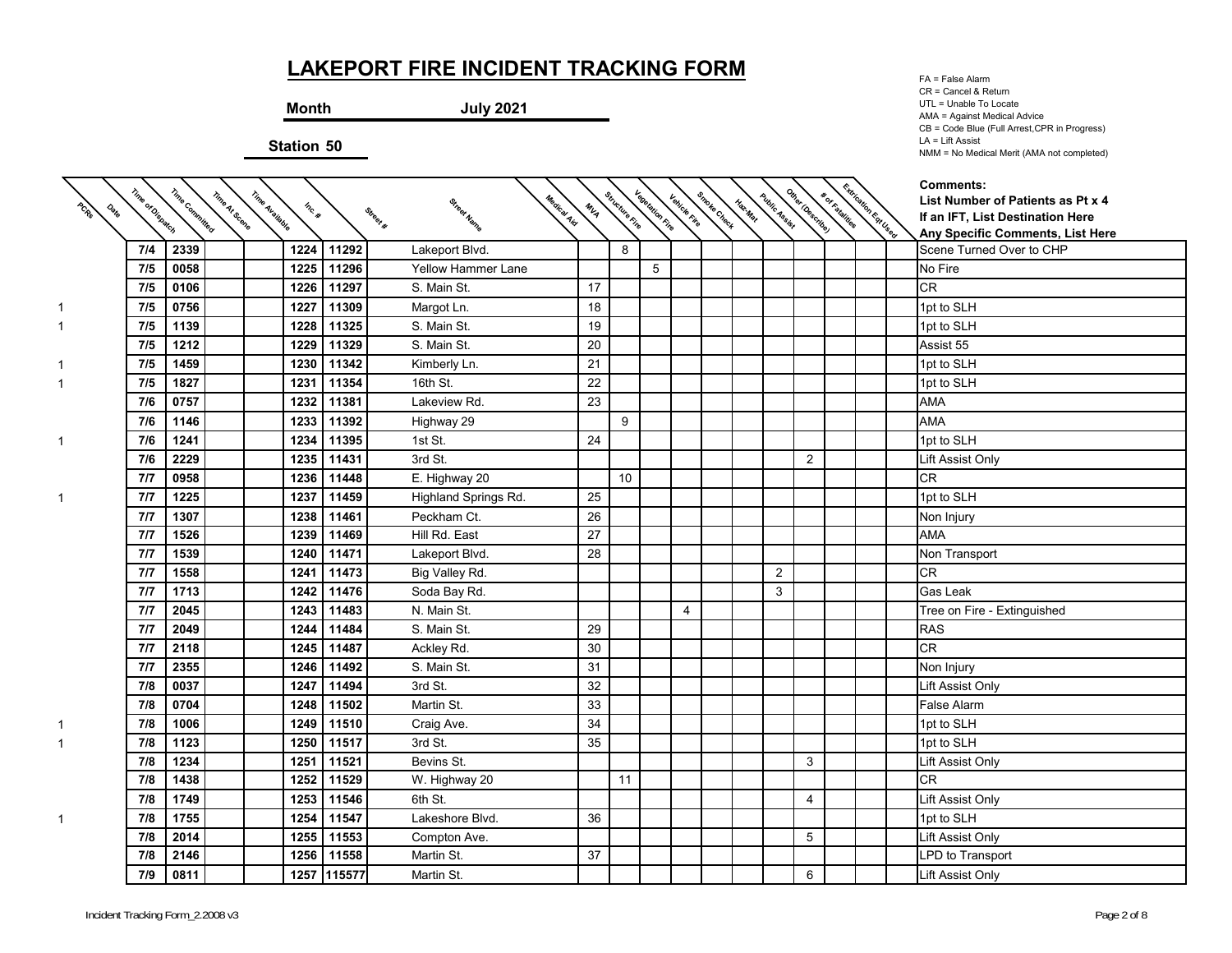**Month July 2021**

**Station 50**

↸

FA = False Alarm CR = Cancel & Return UTL = Unable To Locate AMA = Against Medical Advice CB = Code Blue (Full Arrest,CPR in Progress) LA = Lift Assist NMM = No Medical Merit (AMA not completed)

| PORT<br>Data | Time of Dispatch | Time Committed | Time Avallable<br>Time At Scene | Inc. # |            | Street Name          | Medical Aid<br>MIA | Structure rive | <b>Vegetation File</b> | Vehicle ring | Smoke Check | Haz.Mat      | Public Assist | Other IDescribe) | <b>*</b> of Fatalities | Extrication Est Users | <b>Comments:</b><br>List Number of Patients as Pt x 4                |
|--------------|------------------|----------------|---------------------------------|--------|------------|----------------------|--------------------|----------------|------------------------|--------------|-------------|--------------|---------------|------------------|------------------------|-----------------------|----------------------------------------------------------------------|
|              |                  |                |                                 |        |            | Street #             |                    |                |                        |              |             |              |               |                  |                        |                       | If an IFT, List Destination Here<br>Any Specific Comments, List Here |
|              | 7/9              | 1046           |                                 | 1258   | 11587      | 3rd St.              | 38                 |                |                        |              |             |              |               |                  |                        |                       | <b>NMM</b>                                                           |
|              | 7/9              | 1052           |                                 | 1259   | 11589      | Martin St.           | 39                 |                |                        |              |             |              |               |                  |                        |                       | <b>NMM</b>                                                           |
|              | 7/9              | 0336           |                                 | 1260   | 11601      | Alterra              | 40                 |                |                        |              |             |              |               |                  |                        |                       | M5511 IPO M5011                                                      |
|              | 7/9              | 1525           |                                 | 1261   | 11611      | Red Feather Ln.      | 41                 |                |                        |              |             |              |               |                  |                        |                       | <b>NMM</b>                                                           |
|              | 7/9              | 1548           |                                 | 1262   | 11615      | S. Main St.          | 42                 |                |                        |              |             |              |               |                  |                        |                       | <b>CR</b>                                                            |
|              | 7/9              | 1855           |                                 | 1263   | 11637      | Soda Bay Rd.         | 43                 |                |                        |              |             |              |               |                  |                        |                       | <b>NMM</b>                                                           |
|              | 7/9              | 2248           |                                 | 1264   | 11654      | N. Forbes St.        | 44                 |                |                        |              |             |              |               |                  |                        |                       | <b>NMM</b>                                                           |
|              | 7/9              | 2250           |                                 | 1265   | 11655      | Craig Ave.           | 45                 |                |                        |              |             |              |               |                  |                        |                       | M5511 IPO M5011                                                      |
|              | 7/10             | 0157           |                                 | 1266   | 11663      | Soda Bay Rd.         | 46                 |                |                        |              |             |              |               |                  |                        |                       | 1pt to SLH                                                           |
| 1            | 7/10             | 1455           |                                 | 1267   | 11704      | Craig Ave.           | 47                 |                |                        |              |             |              |               |                  |                        |                       | 1pt to SLH                                                           |
|              | 7/10             | 1821           |                                 | 1268   | 11725      | Hwy 29 x Hill Rd.    |                    |                |                        |              |             | $\mathbf{1}$ |               |                  |                        |                       | UTL                                                                  |
| 1            | 7/10             | 1937           |                                 | 1269   | 11735      | Lakeshore Blvd.      | 48                 |                |                        |              |             |              |               |                  |                        |                       | 1pt to SLH                                                           |
|              | 7/10             | 2109           |                                 | 1270   | 11740      | Acacia St.           |                    |                |                        | 5            |             |              |               |                  |                        |                       | <b>CR</b>                                                            |
| 1            | 7/10             | 2222           |                                 | 1271   | 11747      | Single Springs Dr.   | 49                 |                |                        |              |             |              |               |                  |                        |                       | 1pt to SLH                                                           |
|              | 7/10             | 2224           |                                 | 1272   | 11748      | Highway 29           |                    | 12             |                        |              |             |              |               |                  |                        |                       | <b>CR</b>                                                            |
|              | 7/11             | 0816           |                                 | 1273   |            | Olympic Dr. CL       |                    |                |                        | 6            |             |              |               |                  |                        |                       | Unable to Fill Request                                               |
|              | 7/11             | 1346           |                                 | 1274   | 11795      | Bell Hill Rd.        |                    | 13             |                        |              |             |              |               |                  |                        |                       | Non Injury                                                           |
|              | 7/11             | 1442           |                                 | 1275   | 11798      | Whalen Way           | 50                 |                |                        |              |             |              |               |                  |                        |                       | <b>AMA</b>                                                           |
|              | 7/11             | 1636           |                                 | 1276   | 11803      | Keeling Ave.         | 51                 |                |                        |              |             |              |               |                  |                        |                       | Non Transport                                                        |
|              | 7/11             | 2116           |                                 | 1277   | 11825      | Highland Springs Rd. | 52                 |                |                        |              |             |              |               |                  |                        |                       | 1pt to SLH                                                           |
| 1.           | 7/12             | 0040           |                                 | 1278   | 11833      | S. Main St.          | 53                 |                |                        |              |             |              |               |                  |                        |                       | 1pt to SLH                                                           |
|              | 7/12             | 0231           |                                 | 1279   | 11835      | Gaddy Ln.            |                    | 14             |                        |              |             |              |               |                  |                        |                       | CR                                                                   |
| 1            | 7/12             | 0847           |                                 | 1280   | 11842      | 3rd St.              | 54                 |                |                        |              |             |              |               |                  |                        |                       | 1pt to SLH                                                           |
|              | 7/12             | 0853           |                                 | 1281   | 11843      | Soda Bay Rd.         | 55                 |                |                        |              |             |              |               |                  |                        |                       | <b>CR</b>                                                            |
|              | 7/12             | 1251           |                                 | 1282   | 11853      | N. Main St.          |                    | 15             |                        |              |             |              |               |                  |                        |                       | 1pt to SLH                                                           |
|              | 7/12             | 0821           |                                 | 1283   | 11881      | E. Highway 20        | 56                 |                |                        |              |             |              |               |                  |                        |                       | 1pt to SLH                                                           |
|              | 7/13             | 0821           |                                 | 1284   | 11901      | S. Main St.          | 57                 |                |                        |              |             |              |               |                  |                        |                       | 1pt to SLH                                                           |
|              | 7/13             | 0909           |                                 | 1285   | 11905      | Robin Hill Dr.       | 58                 |                |                        |              |             |              |               |                  |                        |                       | 1pt to SLH                                                           |
|              | 7/13             | 1020           |                                 | 1286   | 11911      | Lakeshore Blvd.      | 59                 |                |                        |              |             |              |               |                  |                        |                       | <b>CR</b>                                                            |
|              | 7/13             | 1107           |                                 | 1287   | 11915      | Hill Rd. East        | 60                 |                |                        |              |             |              |               |                  |                        |                       | <b>UTL</b>                                                           |
| 1.           | 7/13             | 1316           |                                 | 1288   | 11921      | Armstrong St.        | 61                 |                |                        |              |             |              |               |                  |                        |                       | 1pt to SLH                                                           |
|              | 7/13             | 1750           |                                 | 1289   | 11935      | 4th St.              | 62                 |                |                        |              |             |              |               |                  |                        |                       | <b>AMA</b>                                                           |
|              | 7/13             | 1944           |                                 | 1290   | 11944      | 1st St.              | 63                 |                |                        |              |             |              |               |                  |                        |                       | 1pt to SLH                                                           |
|              | 7/13             | 2146           |                                 |        | 1291 11950 | Lakeshore Blvd.      | 64                 |                |                        |              |             |              |               |                  |                        |                       | 1pt to SLH                                                           |

Κ Κ  $\overline{\phantom{0}}$ 

 $\overline{\phantom{0}}$ 

1

Γ

1

1

1

1

1

1

1

1

1

1

1

1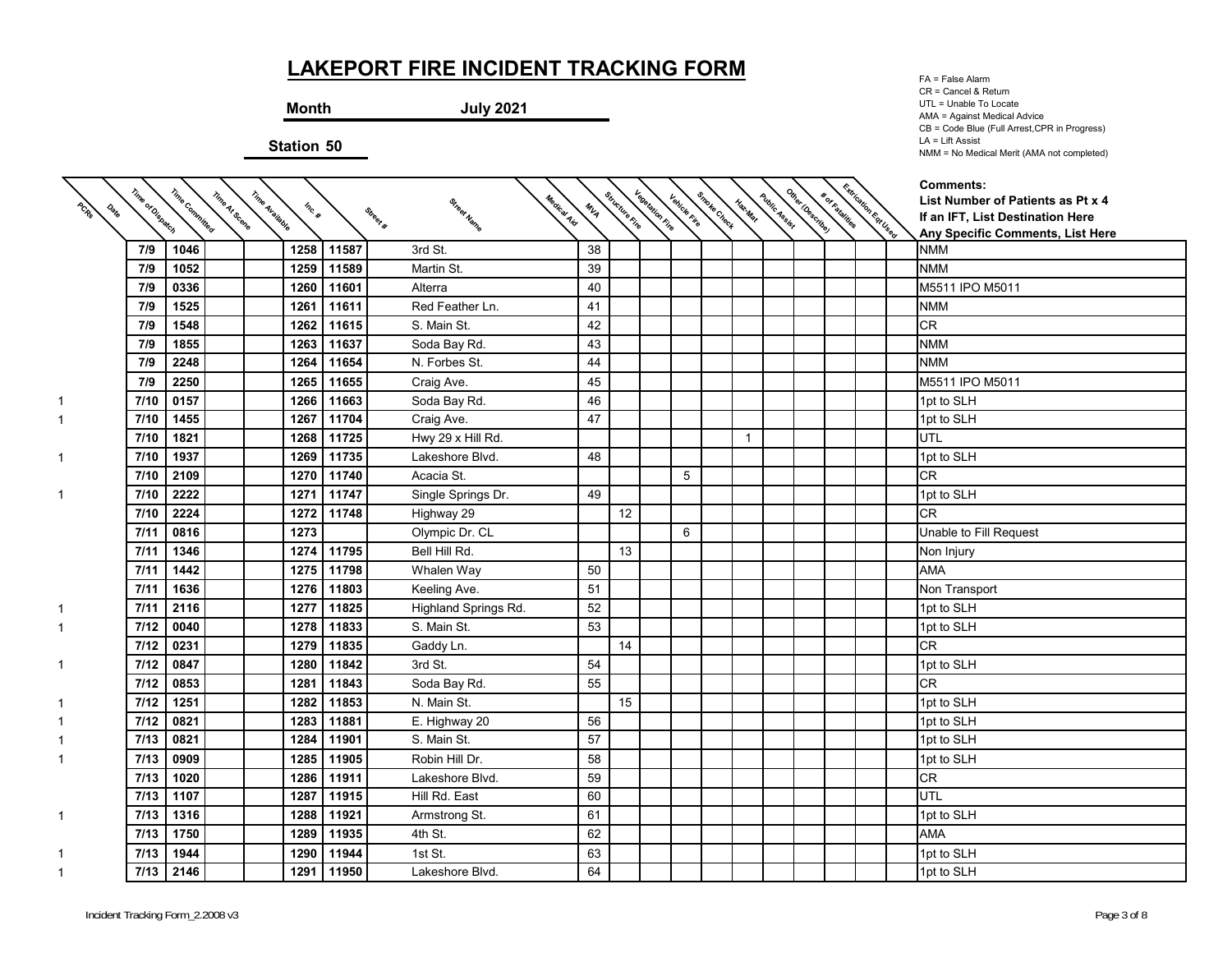**Month July 2021**

**Station 50**

FA = False Alarm CR = Cancel & Return UTL = Unable To Locate AMA = Against Medical Advice CB = Code Blue (Full Arrest,CPR in Progress) LA = Lift Assist NMM = No Medical Merit (AMA not completed)

|                     | Time of Dispatch | Time Committed |                |        |            |                                        |     |                | <b>Vegetation Fire</b> |              |             |         |               | Other I Describe) |                 | Extrication Est Used | <b>Comments:</b>                                                      |
|---------------------|------------------|----------------|----------------|--------|------------|----------------------------------------|-----|----------------|------------------------|--------------|-------------|---------|---------------|-------------------|-----------------|----------------------|-----------------------------------------------------------------------|
| PORT<br><b>Oslo</b> |                  |                | Time At Scene  | Inc. # |            | Medical Aid<br>Street Name<br>Street # | MIA | Structure rive |                        | Vehicle File |             | Haz.Mai | Public Assist |                   | * or katalities |                      | List Number of Patients as Pt x 4<br>If an IFT, List Destination Here |
|                     |                  |                | Time Avallable |        |            |                                        |     |                |                        |              | Smoke Check |         |               |                   |                 |                      | Any Specific Comments, List Here                                      |
|                     | 7/14             | 0118           |                | 1292   | 11956      | S. Main St.                            | 65  |                |                        |              |             |         |               |                   |                 |                      | <b>AMA</b>                                                            |
|                     | 7/14             | 0538           |                | 1293   | 11960      | Lakeshore Blvd.                        |     | 16             |                        |              |             |         |               |                   |                 |                      | CHP to Handle Scene                                                   |
|                     | 7/14             | 0757           |                | 1294   | 11967      | Nice Lucerne Cuttoff                   |     | 17             |                        |              |             |         |               |                   |                 |                      | <b>CR</b>                                                             |
|                     | 7/14             | 0809           |                | 1295   | 11969      | 16th St.                               | 66  |                |                        |              |             |         |               |                   |                 |                      | 1pt to SLH                                                            |
|                     | 7/14             | 1123           |                | 1296   | 11986      | 11th St. x Forbes St.                  |     | 18             |                        |              |             |         |               |                   |                 |                      | 1pt to SLH                                                            |
|                     | 7/14             | 1611           |                | 1297   | 12004      | Lakeshore Blvd.                        | 67  |                |                        |              |             |         |               |                   |                 |                      | 1pt to SLH                                                            |
|                     | 7/14             | 1706           |                | 1298   | 12008      | Local IFT SLH to RP                    | 68  |                |                        |              |             |         |               |                   |                 |                      | 1pt to SLH                                                            |
|                     | 7/14             | 1806           |                | 1299   | 12012      | McMahon Rd.                            | 69  |                |                        |              |             |         |               |                   |                 |                      | 1pt to SLH                                                            |
|                     | 7/14             | 1806           |                | 1300   | 12013      | S. Main St.                            | 70  |                |                        |              |             |         |               |                   |                 |                      | <b>CR</b>                                                             |
|                     | 7/15             | 1350           |                | 1301   | 12047      | Highland Springs Rd.                   | 71  |                |                        |              |             |         |               |                   |                 |                      | <b>NMM</b>                                                            |
|                     | 7/15             | 1801           |                | 1302   | 12062      | N. Main St.                            | 72  |                |                        |              |             |         |               |                   |                 |                      | <b>NMM</b>                                                            |
|                     | 7/15             | 2008           |                | 1303   | 12070      | Anastasia Dr.                          | 73  |                |                        |              |             |         |               |                   |                 |                      | <b>NMM</b>                                                            |
|                     | 7/16             | 0018           |                | 1304   | 12080      | Collier Ave. Nice                      |     | 19             |                        |              |             |         |               |                   |                 |                      | CR                                                                    |
|                     | 7/16             | 0454           |                | 1305   | 12089      | N. Main St.                            | 74  |                |                        |              |             |         |               |                   |                 |                      | <b>NMM</b>                                                            |
| 1                   | 7/16             | 1101           |                | 1306   | 12099      | Lakeport Blvd.                         | 75  |                |                        |              |             |         |               |                   |                 |                      | 1pt to SLH                                                            |
|                     | 7/16             | 1301           |                | 1307   | 12109      | Highway 29                             |     | 20             |                        |              |             |         |               |                   |                 |                      | CR                                                                    |
|                     | 7/16             | 1329           |                | 1308   | 12112      | E. Highway 20                          | 76  |                |                        |              |             |         |               |                   |                 |                      | CR                                                                    |
|                     | 7/16             | 1332           |                | 1309   | 12113      | Harlon Ave.                            |     |                |                        |              |             |         |               | $\overline{7}$    |                 |                      | Lift Assist Only                                                      |
| 1                   | 7/16             | 1400           |                | 1310   | 12116      | Park Way                               | 77  |                |                        |              |             |         |               |                   |                 |                      | 1pt to SLH                                                            |
|                     | 7/16             | 1436           |                | 1311   | 12120      | Forest Dr.                             | 78  |                |                        |              |             |         |               |                   |                 |                      | <b>CR</b>                                                             |
| 1.                  | 7/16             | 1731           |                | 1312   | 12130      | Robin Hill Dr.                         | 79  |                |                        |              |             |         |               |                   |                 |                      | 1pt to SLH                                                            |
|                     | 7/16             | 1821           |                | 1313   | 12133      | Park St.                               | 80  |                |                        |              |             |         |               |                   |                 |                      | 1pt to SLH                                                            |
|                     | 7/16             | 1856           |                | 1314   | 12137      | Park St.                               | 81  |                |                        |              |             |         |               |                   |                 |                      | 1pt to SLH                                                            |
|                     | 7/16             | 1911           |                | 1315   | 12138      | Lupoyoma Heights                       | 82  |                |                        |              |             |         |               |                   |                 |                      | M8511 IPO M5011                                                       |
|                     | 7/16             | 2212           |                | 1316   | 12150      | 3rd St.                                | 83  |                |                        |              |             |         |               |                   |                 |                      | 1pt to SLH                                                            |
|                     | 7/17             | 0718           |                | 1317   | 12164      | N. Main St.                            | 84  |                |                        |              |             |         |               |                   |                 |                      | 1pt to SLH                                                            |
|                     | 7/17             | 0853           |                | 1318   | 12173      | Bevins Ct.                             | 85  |                |                        |              |             |         |               |                   |                 |                      | 1pt to SLH                                                            |
|                     | 7/17             | 0936           |                | 1319   | 12174      | S. Main St.                            | 86  |                |                        |              |             |         |               |                   |                 |                      | Lift Assist Only                                                      |
|                     | 7/17             | 1311           |                | 1320   | 12187      | Live Oak Dr. Kelseyville               | 87  |                |                        |              |             |         |               |                   |                 |                      | 1pt to SLH                                                            |
|                     | 7/17             | 1316           |                | 1321   | 12190      | Lakeport Blvd.                         | 88  |                |                        |              |             |         |               |                   |                 |                      | M5511 IPO M5011                                                       |
|                     | 7/17             | 1408           |                | 1322   | 12193      | 1st St.                                |     |                | 6                      |              |             |         |               |                   |                 |                      | Alarm Sounding - FA                                                   |
| 1                   | 7/17             | 0655           |                | 1323   | 12202      | Armstrong St.                          | 89  |                |                        |              |             |         |               |                   |                 |                      | 1pt to SLH                                                            |
|                     | 7/17             | 1703           |                | 1324   | 12203      | Craig Ave.                             | 90  |                |                        |              |             |         |               |                   |                 |                      | M5511 IPO M5011                                                       |
|                     | 7/17             | 1722           |                |        | 1325 12204 | Crystal Lake Way                       | 91  |                |                        |              |             |         |               |                   |                 |                      | 1pt to SLH                                                            |

1

 $\blacktriangledown$ 

1

1

1

1

1

1

1

1

1

1

1

1

1

1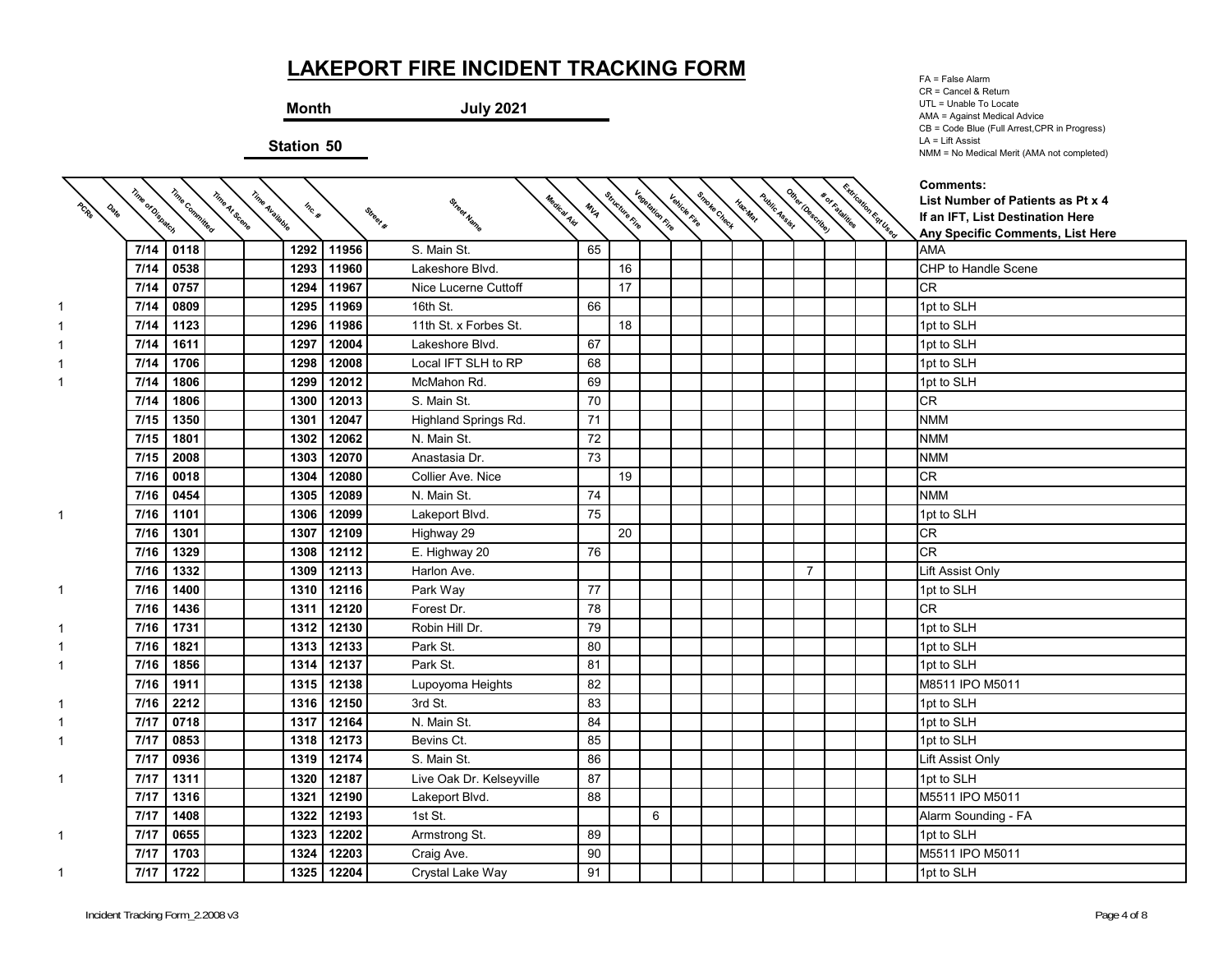↸

**Month July 2021**

**Station 50**

↸

FA = False Alarm CR = Cancel & Return UTL = Unable To Locate AMA = Against Medical Advice CB = Code Blue (Full Arrest,CPR in Progress) LA = Lift Assist NMM = No Medical Merit (AMA not completed)

 $\overline{\phantom{0}}$ 

| PORT | Time of Dispatch | Time Committed | Time Available<br>Time At Scene | Inc. # |            | Medical Aid<br>Street Name<br>Street # | MIA | Structure Fire | <b>Vegetation Fire</b> | Vehicle Fire   | Smoke Check | Haz.Mar | Public Assist | Other IDescribe) | * of Fatalities | Extrication Est Used | <b>Comments:</b><br>List Number of Patients as Pt x 4<br>If an IFT, List Destination Here<br>Any Specific Comments, List Here |
|------|------------------|----------------|---------------------------------|--------|------------|----------------------------------------|-----|----------------|------------------------|----------------|-------------|---------|---------------|------------------|-----------------|----------------------|-------------------------------------------------------------------------------------------------------------------------------|
| 1    | 7/17             | 1837           |                                 | 1326   | 12208      | Craig Ave.                             | 92  |                |                        |                |             |         |               |                  |                 |                      | 1pt to SLH                                                                                                                    |
|      | 7/17             | 2209           |                                 | 1327   | 12216      | Lakeshore Blvd.                        |     |                |                        | $\overline{7}$ |             |         |               |                  |                 |                      | Small Fire - Extinguished                                                                                                     |
|      | 7/17             | 2325           |                                 | 1328   | 12221      | Main St.                               |     | 21             |                        |                |             |         |               |                  |                 |                      | <b>CR</b>                                                                                                                     |
|      | 7/18             | 0245           |                                 | 1329   | 12233      | Mission Rancheria Rd.                  | 93  |                |                        |                |             |         |               |                  |                 |                      | So to Manage Scene                                                                                                            |
|      | 7/18             | 1128           |                                 | 1330   | 12247      | Marina View Dr.                        | 94  |                |                        |                |             |         |               |                  |                 |                      | <b>CR</b>                                                                                                                     |
| 1    | 7/18             | 1255           |                                 | 1331   | 12257      | Altera Dr.                             | 95  |                |                        |                |             |         |               |                  |                 |                      | 1pt to SLH                                                                                                                    |
|      | 7/18             | 1301           |                                 | 1332   | 12259      | Lakeshore Blvd.                        | 96  |                |                        |                |             |         |               |                  |                 |                      | M5511 IPO M5011                                                                                                               |
|      | 7/18             | 1321           |                                 | 1333   | 12262      | Lakeshore Blvd.                        |     |                |                        | 8              |             |         |               |                  |                 |                      | Vegitation Fire - Assisted Northshore Fire                                                                                    |
|      | 7/18             | 1756           |                                 | 1334   | 12279      | Park St.                               | 97  |                |                        |                |             |         |               |                  |                 |                      | 1pt to SLH                                                                                                                    |
|      | 7/18             | 1820           |                                 | 1335   | 12281      | Lakeshore Blvd.                        | 98  |                |                        |                |             |         |               |                  |                 |                      | M5511 IPO M5011                                                                                                               |
|      | 7/18             | 1855           |                                 | 1336   | 12283      | Yankee Valley Rd.                      |     |                | $\overline{7}$         |                |             |         |               |                  |                 |                      | <b>CR</b>                                                                                                                     |
|      | 7/18             | 2031           |                                 | 1337   | 12289      | Walnute Ave. Clearlake                 | 99  |                |                        |                |             |         |               |                  |                 |                      | 1pt to SLH                                                                                                                    |
|      | 7/18             | 2155           |                                 | 1338   | 12297      | Live Oak Dr. Kelseyville               | 100 |                |                        |                |             |         |               |                  |                 |                      | Non Transport                                                                                                                 |
|      | 7/18             | 2217           |                                 | 1339   | 12301      | 16th St.                               | 101 |                |                        |                |             |         |               |                  |                 |                      | M5511 IPO M5011                                                                                                               |
|      | 7/19             | 0351           |                                 | 1340   | 12311      | Kelsey Creek Dr.                       |     |                |                        |                |             |         |               | 8                |                 |                      | <b>Lift Assist Only</b>                                                                                                       |
|      | 7/19             | 0720           |                                 | 1341   | 12320      | W. Highway 20                          | 102 |                |                        |                |             |         |               |                  |                 |                      | <b>CR</b>                                                                                                                     |
|      | 7/19             | 0720           |                                 | 1342   | 12321      | Konocti Terrace                        |     | 22             |                        |                |             |         |               |                  |                 |                      | <b>CR</b>                                                                                                                     |
|      | 7/19             | 0728           |                                 | 1343   | 12322      | Plunket Ln.                            | 103 |                |                        |                |             |         |               |                  |                 |                      | 1pt to SLH                                                                                                                    |
|      | 7/20             | 2125           |                                 | 1344   | 12365      | Mission Rancheria Rd.                  | 104 |                |                        |                |             |         |               |                  |                 |                      | 1pt to SLH                                                                                                                    |
|      | 7/20             | 0534           |                                 | 1345   | 12373      | Martin St.                             |     |                |                        |                |             |         |               | 9                |                 |                      | Lift Assist Only                                                                                                              |
|      | 7/20             | 1145           |                                 | 1346   | 12391      | 3rd St.                                | 105 |                |                        |                |             |         |               |                  |                 |                      | <b>NMM</b>                                                                                                                    |
|      | 7/20             | 1516           |                                 | 1347   | 12407      | Lakeshore Blvd.                        | 106 |                |                        |                |             |         |               |                  |                 |                      | <b>NMM</b>                                                                                                                    |
|      | 7/20             | 1545           |                                 | 1348   | 12411      | Lakeshore Blvd.                        |     |                |                        | 9              |             |         |               |                  |                 |                      | <b>Helped with Mopup</b>                                                                                                      |
|      | 7/20             | 1803           |                                 | 1349   | 12423      | <b>Dollar General</b>                  | 107 |                |                        |                |             |         |               |                  |                 |                      | <b>CR</b>                                                                                                                     |
|      | 7/20             | 2235           |                                 | 1350   | 12438      | Blue Oak Dr.                           | 108 |                |                        |                |             |         |               |                  |                 |                      | <b>AMA</b>                                                                                                                    |
|      | 7/21             | 0615           |                                 | 1351   | 12445      | Glebe Dr.                              | 109 |                |                        |                |             |         |               |                  |                 |                      | <b>CR</b>                                                                                                                     |
|      | 7/21             | 1034           |                                 | 1352   | 12455      | Scotts Valley Rd.                      |     | 23             |                        |                |             |         |               |                  |                 |                      | 1pt to LZ Transported by Reach6                                                                                               |
|      | 7/21             | 1101           |                                 | 1353   | 12457      | Bevins Ct.                             | 110 |                |                        |                |             |         |               |                  |                 |                      | M5511 IPO M5011                                                                                                               |
|      | 7/21             | 1103           |                                 | 1354   | 12458      | 4th St.                                |     |                |                        | 10             |             |         |               |                  |                 |                      | 10 x 10 Spot - Extinguished                                                                                                   |
|      | 7/21             | 1210           |                                 | 1355   | 12462      | Merced St.                             | 111 |                |                        |                |             |         |               |                  |                 |                      | <b>CR</b>                                                                                                                     |
|      | 7/21             | 1346           |                                 | 1356   | 12472      | Lands End Dr.                          | 112 |                |                        |                |             |         |               |                  |                 |                      | <b>NMM</b>                                                                                                                    |
|      | 7/21             | 1742           |                                 | 1357   | 12501      | Soda Bay Rd.                           |     | 24             |                        |                |             |         |               |                  |                 |                      | Non Injury                                                                                                                    |
| 1    | 7/21             | 1833           |                                 | 1358   | 12505      | Blue Oak Dr.                           | 113 |                |                        |                |             |         |               |                  |                 |                      | 1pt to SLH                                                                                                                    |
|      | 7/21             | 2032           |                                 |        | 1359 12511 | Terrace Ave.                           |     |                |                        |                |             |         |               | 10               |                 |                      | Lift Assist Only                                                                                                              |

1

 $\overline{\phantom{0}}$ 

↸

↸

1

1

1

1

1

1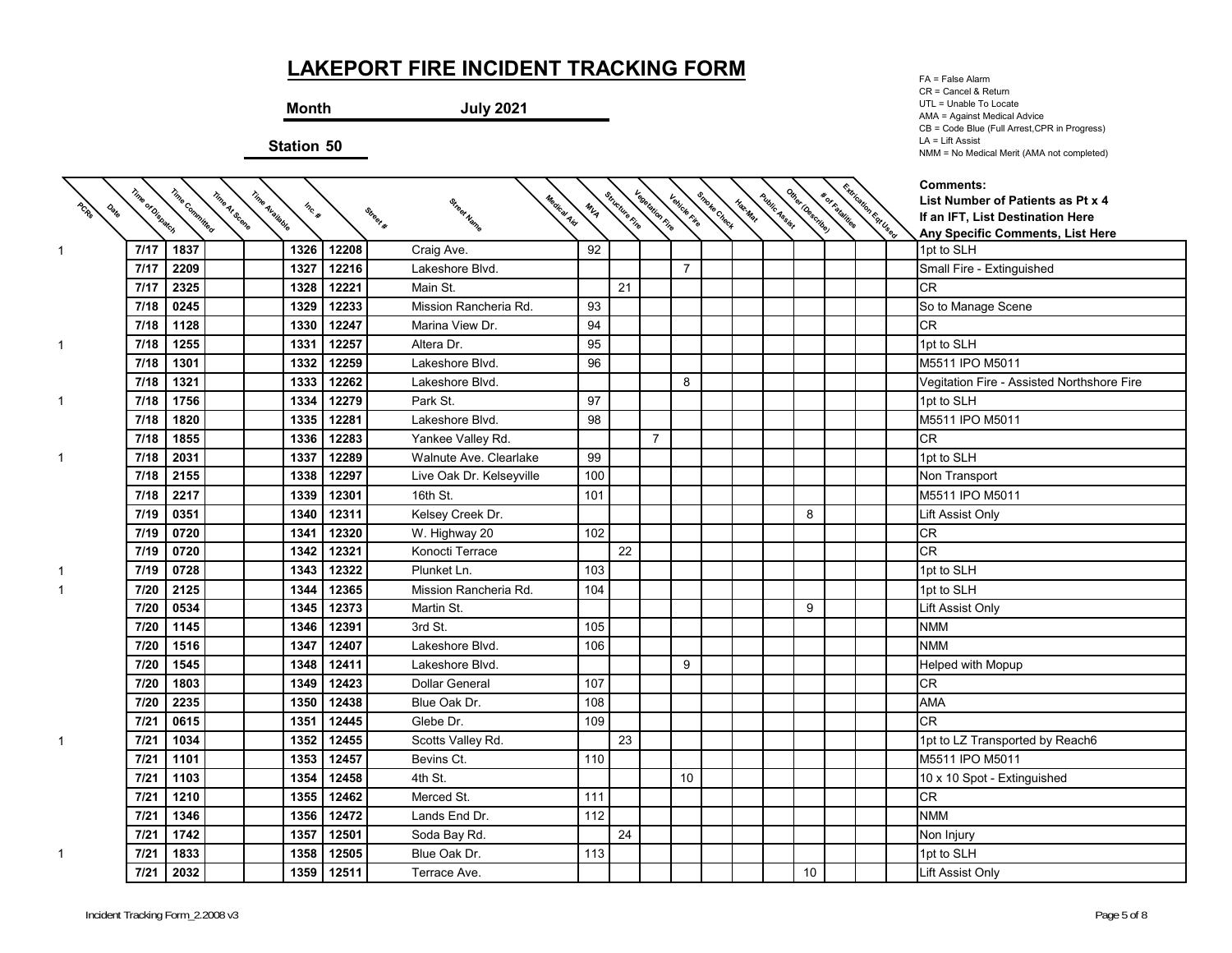**Month July 2021**

**Station 50**

↸

FA = False Alarm CR = Cancel & Return UTL = Unable To Locate AMA = Against Medical Advice CB = Code Blue (Full Arrest,CPR in Progress) LA = Lift Assist NMM = No Medical Merit (AMA not completed)

╰

| PORT | Time of Dispatch | Time Committed | Time Avallable<br>Time At Scene | Inc. # |            | Medical Aid             | MILA | Structure Fire | <b>Vagelation File</b> |    | kentura dinasa kentur dan dinasa dinasa dinasa.<br>Kentura dinasa kentur dan dinasa dinasa |   |    | <b>Korkaldings</b> | Extrication Est Used | Comments:<br>List Number of Patients as Pt x 4                       |
|------|------------------|----------------|---------------------------------|--------|------------|-------------------------|------|----------------|------------------------|----|--------------------------------------------------------------------------------------------|---|----|--------------------|----------------------|----------------------------------------------------------------------|
|      |                  |                |                                 |        |            | Street Name<br>Street # |      |                |                        |    |                                                                                            |   |    |                    |                      | If an IFT, List Destination Here<br>Any Specific Comments, List Here |
|      | 7/21             | 2046           |                                 | 1360   | 12512      | Mission Rancheria Rd.   | 114  |                |                        |    |                                                                                            |   |    |                    |                      | Non Transport                                                        |
|      | 7/21             | 0111           |                                 | 1361   | 12525      | N. Main St.             | 115  |                |                        |    |                                                                                            |   |    |                    |                      | <b>NMM</b>                                                           |
|      | 7/22             | 0501           |                                 | 1362   | 12530      | S. Main St.             | 116  |                |                        |    |                                                                                            |   |    |                    |                      | Public Assist Only                                                   |
|      | 7/22             | 0602           |                                 | 1363   | 12532      | Work Right Cir.         | 117  |                |                        |    |                                                                                            |   |    |                    |                      | <b>NMM</b>                                                           |
|      | 7/22             | 0728           |                                 | 1364   | 12535      | S. Highway 29           | 118  |                |                        |    |                                                                                            |   |    |                    |                      |                                                                      |
|      | 7/22             | 0728           |                                 | 1365   | 12536      | S. Main St.             | 119  |                |                        |    |                                                                                            |   |    |                    |                      | 1pt to SLH                                                           |
|      | 7/22             | 1156           |                                 | 1366   | 12548      | N. Main St.             |      | 25             |                        |    |                                                                                            |   |    |                    |                      | 1pt to SLH                                                           |
|      | 7/22             | 1610           |                                 | 1367   | 12560      | Fairview Way            | 120  |                |                        |    |                                                                                            |   |    |                    |                      | 1pt to SLH                                                           |
|      | 7/22             | 1837           |                                 | 1368   | 12571      | E. Highway 20           | 121  |                |                        |    |                                                                                            |   |    |                    |                      | <b>CR</b>                                                            |
|      | 7/22             | 1841           |                                 | 1369   | 12572      | 11th St. x Forbes St.   | 122  |                |                        |    |                                                                                            |   |    |                    |                      | 1pt to SLH                                                           |
|      | 7/22             | 1922           |                                 | 1370   | 12579      | N. Main St.             | 123  |                |                        |    |                                                                                            |   |    |                    |                      | <b>NMM</b>                                                           |
| 1    | 7/22             | 2050           |                                 | 1371   | 12581      | Martin St.              | 124  |                |                        |    |                                                                                            |   |    |                    |                      | 1pt to SLH                                                           |
|      | 7/22             | 2051           |                                 | 1372   | 12582      | N. Main St.             | 125  |                |                        |    |                                                                                            |   |    |                    |                      | M5511 IPO M5011                                                      |
|      | 7/23             | 0546           |                                 | 1373   | 12599      | E. Highway 20           | 126  |                |                        |    |                                                                                            |   |    |                    |                      | <b>CR</b>                                                            |
|      | 7/23             | 0555           |                                 | 1374   | 12600      | <b>Mission Way</b>      | 127  |                |                        |    |                                                                                            |   |    |                    |                      | 1pt to SLH                                                           |
|      | 7/23             | 0653           |                                 | 1375   | 12605      | Martin St.              |      |                |                        |    |                                                                                            |   | 11 |                    |                      | Lift Assist Only                                                     |
|      | 7/23             | 0749           |                                 | 1376   | 12606      | Forest Dr.              | 128  |                |                        |    |                                                                                            |   |    |                    |                      | <b>AMA</b>                                                           |
|      | 7/23             | 1133           |                                 | 1377   | 12620      | Soda Bay Rd.            |      |                |                        |    | 2                                                                                          |   |    |                    |                      | CR                                                                   |
|      | 7/23             | 1203           |                                 | 1378   | 12622      | S. Main St.             | 129  |                |                        |    |                                                                                            |   |    |                    |                      | 1pt to SLH                                                           |
|      | 7/23             | 1257           |                                 | 1379   | 12626      | Martin St.              | 130  |                |                        |    |                                                                                            |   |    |                    |                      | 1pt to SLH                                                           |
|      | 7/23             | 1520           |                                 | 1380   | 12633      | E. Highway 20           |      | 26             |                        |    |                                                                                            |   |    |                    |                      | <b>CR</b>                                                            |
|      | 7/23             | 1900           |                                 | 1381   | 12648      | Highland Springs Rd.    |      |                |                        |    |                                                                                            |   | 12 |                    |                      | Lift Assist Only                                                     |
|      | 7/23             | 2011           |                                 | 1382   | 12652      | Park St.                | 131  |                |                        |    |                                                                                            |   |    |                    |                      | <b>RAS</b>                                                           |
|      | 7/23             | 2035           |                                 | 1383   | 12655      | S. Terrace Ave.         |      |                |                        |    |                                                                                            | 4 |    |                    |                      | Gas Leak - Nothing Found                                             |
| 1.   | 7/24             | 1100           |                                 | 1384   | 12686      | Lakeshore Blvd.         | 132  |                |                        |    |                                                                                            |   |    |                    |                      | 1pt to SLH                                                           |
|      | 7/24             | 1436           |                                 | 1385   | 12703      | Hill Rd. East           |      |                |                        |    |                                                                                            | 5 |    |                    |                      | Com Lines Only                                                       |
| 1.   | 7/24             | 1638           |                                 | 1386   | 12717      | Lakeshore Blvd.         | 133  |                |                        |    |                                                                                            |   |    |                    |                      | 1pt to SLH                                                           |
|      | 7/24             | 1751           |                                 | 1387   | 12724      | N. Bush St.             |      |                |                        |    |                                                                                            |   | 13 |                    |                      | Lift Assist Only                                                     |
|      | 7/25             | 1116           |                                 | 1388   | 12770      | Craig Ave.              |      |                | 8                      |    |                                                                                            |   |    |                    |                      | <b>FA</b>                                                            |
|      | 7/25             | 1608           |                                 | 1389   | 12795      | Bevins Ct.              |      |                |                        | 11 |                                                                                            |   |    |                    |                      | 8 x 12 Spot - Extinguished                                           |
|      | 7/25             | 1737           |                                 | 1390   | 12800      | Hedricks Rd.            | 134  |                |                        |    |                                                                                            |   |    |                    |                      | <b>RAS</b>                                                           |
| 1.   | 7/25             | 1818           |                                 | 1391   | 12804      | Mission Rancheria Rd.   | 135  |                |                        |    |                                                                                            |   |    |                    |                      | 1pt to SLH                                                           |
|      | 7/25             | 2354           |                                 | 1392   | 12819      | E. Highway 20           |      |                |                        |    |                                                                                            |   | 14 |                    |                      | Lift Assist Only                                                     |
|      | 7/26             | 0016           |                                 |        | 1393 12820 | Lakeshore Blvd.         | 136  |                |                        |    |                                                                                            |   |    |                    |                      | M5511 IPO M5011                                                      |

1

1

1

1

1

1

1

1

1

1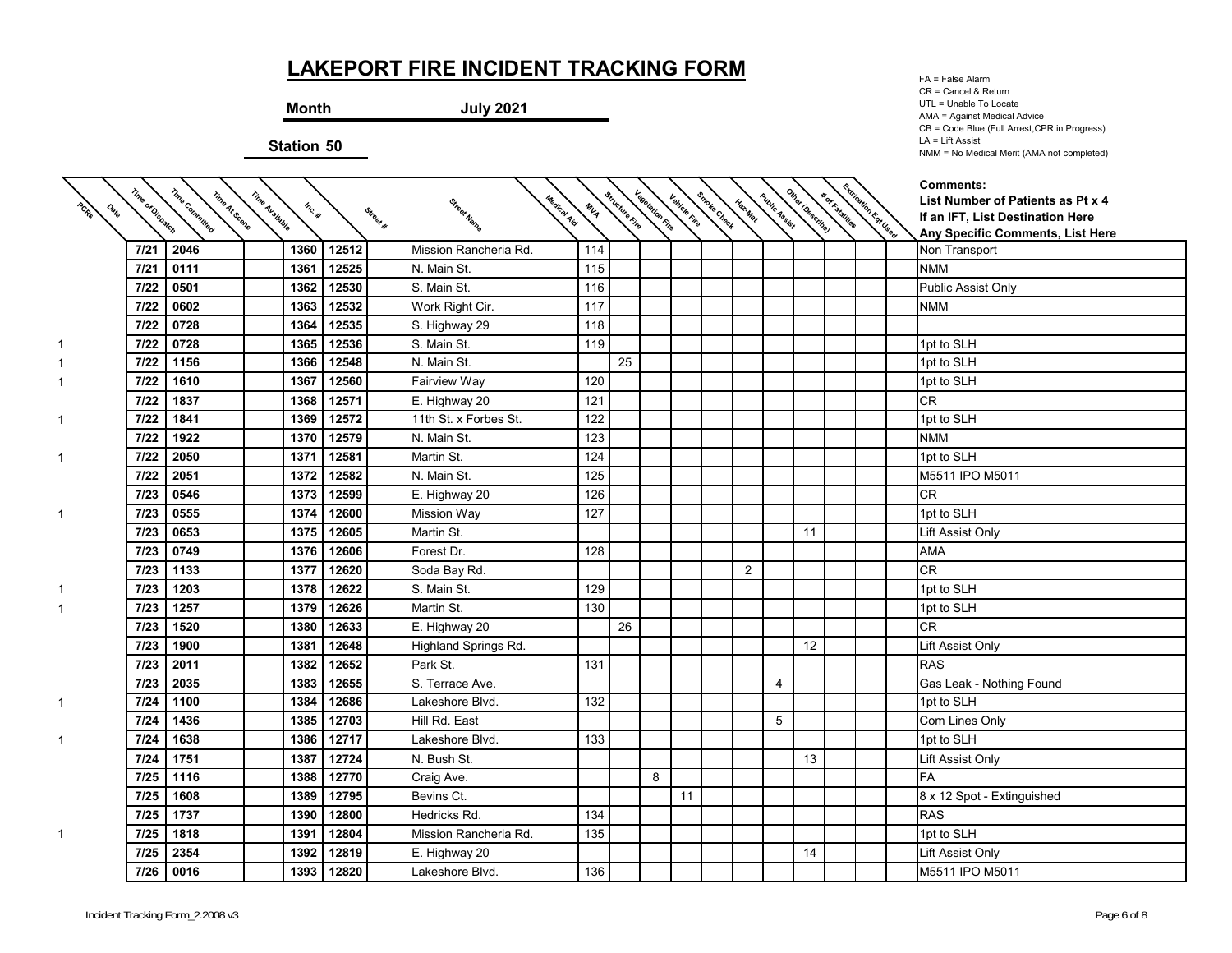$\diagup$ 

**Month July 2021**

**Station 50**

↸

FA = False Alarm CR = Cancel & Return UTL = Unable To Locate AMA = Against Medical Advice CB = Code Blue (Full Arrest,CPR in Progress) LA = Lift Assist NMM = No Medical Merit (AMA not completed)

| PCRS | Time of Dispatch | Time Committed | Time Af Scene<br>Time Avallable | Inc. # |       | Street Name<br>Street # | Medical Aid<br>MIA | Structure trie | kanalista kanalista didan kanalista kanalista kanalista.<br>Kanalista kanalista kanalista kanalista kanalista kanalista. |    |  |                |    | <b>Korkalalilles</b> | Extraction Est User | <b>Comments:</b><br>List Number of Patients as Pt x 4<br>If an IFT, List Destination Here |
|------|------------------|----------------|---------------------------------|--------|-------|-------------------------|--------------------|----------------|--------------------------------------------------------------------------------------------------------------------------|----|--|----------------|----|----------------------|---------------------|-------------------------------------------------------------------------------------------|
|      |                  |                |                                 |        |       |                         |                    |                |                                                                                                                          |    |  |                |    |                      |                     | Any Specific Comments, List Here                                                          |
| 1.   | 7/26             | 0318           |                                 | 1394   | 12828 | Hartley Rd.             | 137                |                |                                                                                                                          |    |  |                |    |                      |                     | 1pt to SLH                                                                                |
|      | 7/26             | 0916           |                                 | 1395   | 12841 | Reeves Ln.              | 138                |                |                                                                                                                          |    |  |                |    |                      |                     | 1pt to SLH                                                                                |
|      | 7/26             | 1316           |                                 | 1396   | 12856 | S. Main St.             | 139                |                |                                                                                                                          |    |  |                |    |                      |                     | 1pt to SLH                                                                                |
|      | 7/26             | 1320           |                                 | 1397   | 12857 | Kimberly Ln.            | 140                |                |                                                                                                                          |    |  |                |    |                      |                     | M5511 IPO M5011                                                                           |
|      | 7/26             | 1350           |                                 | 1398   | 12585 | Lange St.               |                    |                |                                                                                                                          | 12 |  |                |    |                      |                     | Small Fire - Extinguished                                                                 |
|      | 7/27             | 0828           |                                 | 1399   | 12901 | Lakeshore Blvd.         | 141                |                |                                                                                                                          |    |  |                |    |                      |                     | Confirmed 1144                                                                            |
|      | 7/27             | 1132           |                                 | 1400   | 12915 | Lakeshore Blvd.         | 142                |                |                                                                                                                          |    |  |                |    |                      |                     | <b>CR</b>                                                                                 |
|      | 7/27             | 1141           |                                 | 1401   | 12916 | Central Park Ave.       | 143                |                |                                                                                                                          |    |  |                |    |                      |                     | 1pt to SLH                                                                                |
|      | 7/27             | 1157           |                                 | 1402   | 12918 | Lakeshore Blvd.         | 144                |                |                                                                                                                          |    |  |                |    |                      |                     | M5511 IPO M5011                                                                           |
|      | 7/27             | 1516           |                                 | 1403   | 12932 | Raven Hill Rd.          | 145                |                |                                                                                                                          |    |  |                |    |                      |                     | CR                                                                                        |
|      | 7/27             | 1957           |                                 | 1404   | 12950 | Harlan Ave.             | 146                |                |                                                                                                                          |    |  |                |    |                      |                     | <b>CR</b>                                                                                 |
|      | 7/27             | 2035           |                                 | 1405   | 12955 | Argonaut Rd.            | 147                |                |                                                                                                                          |    |  |                |    |                      |                     | <b>NMM</b>                                                                                |
|      | 7/27             | 2055           |                                 | 1406   | 12956 | George Rd.              | 148                |                |                                                                                                                          |    |  |                |    |                      |                     | 1pt to SLH                                                                                |
|      | 7/28             | 0258           |                                 | 1407   | 12968 | Clover Dr.              |                    | 27             |                                                                                                                          |    |  |                |    |                      |                     | CR                                                                                        |
|      | 7/28             | 0907           |                                 | 1408   | 12978 | Craig Ave.              |                    |                | 9                                                                                                                        |    |  |                |    |                      |                     | CR                                                                                        |
|      | 7/28             | 1354           |                                 | 1409   | 12995 | Rainbow Rd.             | 149                |                |                                                                                                                          |    |  |                |    |                      |                     | <b>NMM</b>                                                                                |
|      | 7/28             | 1557           |                                 | 1410   | 13003 | 11th St. x Forbes St.   |                    | 28             |                                                                                                                          |    |  |                |    |                      |                     | 1pt to SLH                                                                                |
|      | 7/28             | 1727           |                                 | 1411   | 13009 | Lancaster Rd.           | 150                |                |                                                                                                                          |    |  |                |    |                      |                     | Com Lines Only                                                                            |
|      | 7/28             | 1809           |                                 | 1412   | 13012 | N. Estep St.            | 151                |                |                                                                                                                          |    |  |                |    |                      |                     | 1pt to SLH                                                                                |
|      | 7/28             | 1938           |                                 | 1413   | 13018 | S. Main St.             | 152                |                |                                                                                                                          |    |  |                |    |                      |                     | 1pt to SLH                                                                                |
|      | 7/28             | 1956           |                                 | 1414   | 13019 | Riggs Rd.               | 153                |                |                                                                                                                          |    |  |                |    |                      |                     | M5511 IPO M5011                                                                           |
|      | 7/28             | 2007           |                                 | 1415   | 13022 | S. Main St.             | 154                |                |                                                                                                                          |    |  |                |    |                      |                     | Non Injury                                                                                |
|      | 7/28             | 2025           |                                 | 1416   | 13028 | Scotts Creek Rd.        |                    |                |                                                                                                                          |    |  | 6              |    |                      |                     | Com Lines Only                                                                            |
|      | 7/29             | 0009           |                                 | 1417   | 13041 | Loasa Rd                | 155                |                |                                                                                                                          |    |  |                |    |                      |                     | <b>CR</b>                                                                                 |
|      | 7/29             | 1121           |                                 | 1418   | 13066 | Floyd Way               | 156                |                |                                                                                                                          |    |  |                |    |                      |                     | CR                                                                                        |
|      | 7/29             | 1135           |                                 | 1419   | 13067 | N. Main St.             | 157                |                |                                                                                                                          |    |  |                |    |                      |                     | Non Injury                                                                                |
|      | 7/29             | 1143           |                                 | 1420   | 13068 | Martin St.              | 158                |                |                                                                                                                          |    |  |                |    |                      |                     | 1pt to SLH                                                                                |
|      | 7/29             | 1157           |                                 | 1421   | 13070 | Soda Bay Rd.            | 159                |                |                                                                                                                          |    |  |                |    |                      |                     | M5511 IPO M5011                                                                           |
|      | 7/29             | 1342           |                                 | 1422   | 13080 | S. Main St.             |                    |                |                                                                                                                          |    |  | $\overline{7}$ |    |                      |                     | Nothing Found                                                                             |
|      | 7/29             | 1456           |                                 | 1423   | 13087 | S. Main St.             | 160                |                |                                                                                                                          |    |  |                |    |                      |                     | PD to Transport                                                                           |
|      | 7/29             | 1503           |                                 | 1424   | 13088 | Lancaster Rd.           | 161                |                |                                                                                                                          |    |  |                |    |                      |                     | M8511 IPO M5011                                                                           |
|      | 7/29             | 1547           |                                 | 1425   | 13093 | Konocti Terrace         | 162                |                |                                                                                                                          |    |  |                |    |                      |                     | <b>CR</b>                                                                                 |
|      | 7/29             | 1626           |                                 | 1426   | 13096 | Soda Bay Rd.            |                    |                |                                                                                                                          | 13 |  |                |    |                      |                     | CR                                                                                        |
|      | 7/29             | 1818           |                                 | 1427   | 13103 | Martin St.              |                    |                |                                                                                                                          |    |  |                | 15 |                      |                     | Lift Assist Only                                                                          |

↸

↸ Κ  $\diagup$ 

 $\overline{\phantom{0}}$ 

1

 $\overline{\phantom{0}}$ 

↸

Κ

↸

1

1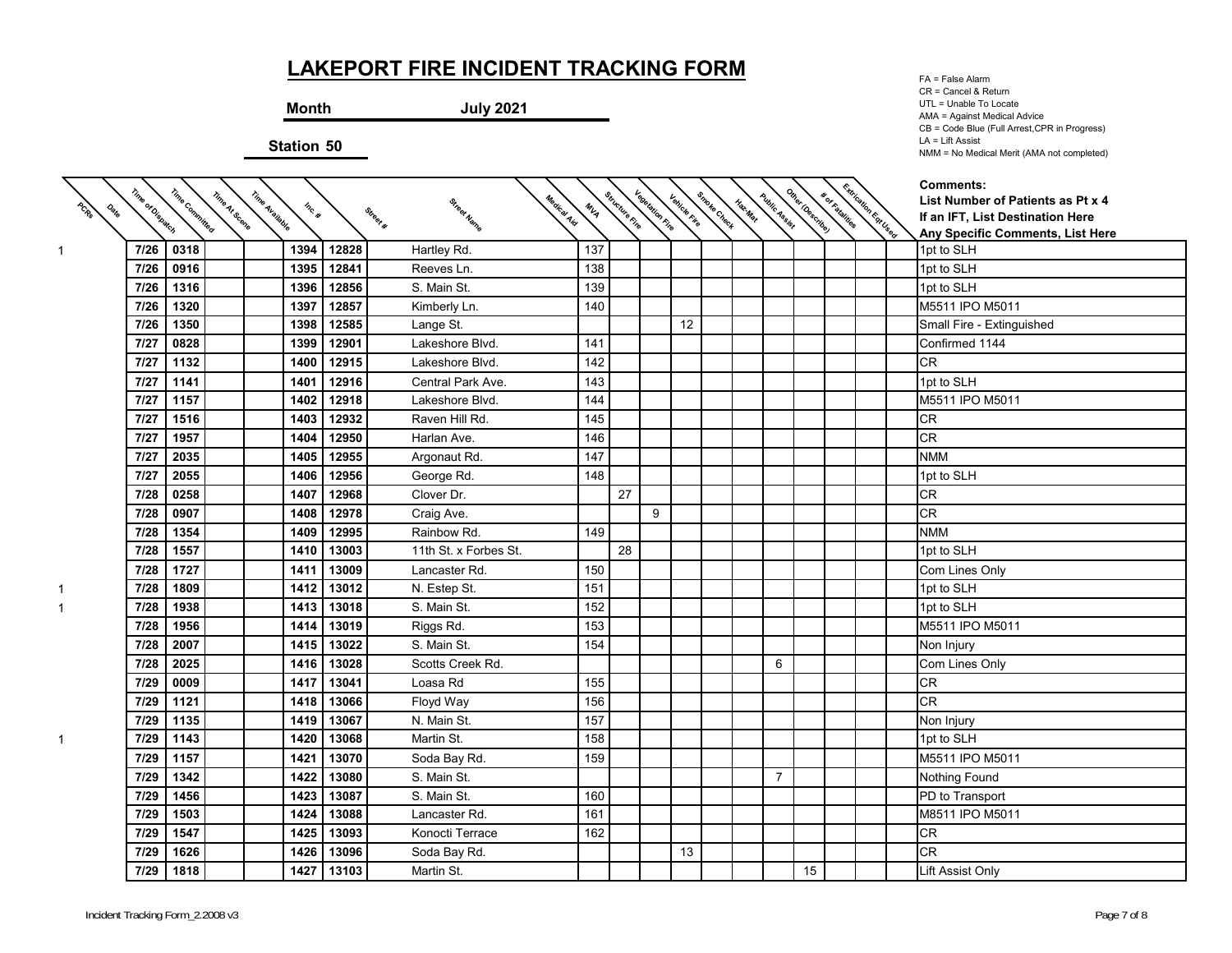╲

#### **Month July 2021**

**Station 50**

↸

FA = False Alarm CR = Cancel & Return UTL = Unable To Locate AMA = Against Medical Advice CB = Code Blue (Full Arrest,CPR in Progress) LA = Lift Assist NMM = No Medical Merit (AMA not completed)

| PODS<br>$\boldsymbol{\phi}_{\!\!\boldsymbol{\phi}_{\!\!\boldsymbol{\phi}}}$ | Time of Dispatch | Time Committeed | Time Avallable<br>Time At Scene | Inc. # |       | Medical Aid<br>Street Name<br>Street # | MILA | Structure Fire | <b>Vegetation Fire</b> | Vehicle Fire | Smoke Check    | Haz-Mat | Public Assistant | Other IDescribe) | * or katalities | Extrication Est User |             | <b>Comments:</b><br>List Number of Patients as Pt x 4<br>If an IFT, List Destination Here<br>Any Specific Comments, List Here |
|-----------------------------------------------------------------------------|------------------|-----------------|---------------------------------|--------|-------|----------------------------------------|------|----------------|------------------------|--------------|----------------|---------|------------------|------------------|-----------------|----------------------|-------------|-------------------------------------------------------------------------------------------------------------------------------|
|                                                                             | 7/29             | 2123            |                                 | 1428   | 13113 | Giselman St.                           |      |                |                        |              |                | 3       |                  |                  |                 |                      |             | UTL                                                                                                                           |
|                                                                             | 7/30             | 0045            |                                 | 1429   | 13120 | 11th St. x Forbes St.                  | 163  |                |                        |              |                |         |                  |                  |                 |                      |             | <b>AMA</b>                                                                                                                    |
|                                                                             | 7/30             | 0438            |                                 | 1430   | 13128 | Helbush Dr.                            | 164  |                |                        |              |                |         |                  |                  |                 |                      |             | <b>CR</b>                                                                                                                     |
|                                                                             | 7/30             | 0603            |                                 | 1431   | 13131 | S. Main St.                            |      |                |                        |              |                |         |                  | 16               |                 |                      |             | Lift Assist Only                                                                                                              |
|                                                                             | 7/30             | 0834            |                                 | 1432   | 13136 | Craig Ave.                             |      |                | 10                     |              |                |         |                  |                  |                 |                      |             | <b>CR</b>                                                                                                                     |
|                                                                             | 7/30             | 1126            |                                 | 1433   | 13150 | S. Main St.                            |      |                |                        |              |                |         |                  | 17               |                 |                      |             | Lift Assist Only                                                                                                              |
| 1                                                                           | 7/30             | 1202            |                                 | 1434   | 13152 | Bevins Ct.                             | 165  |                |                        |              |                |         |                  |                  |                 |                      |             | 1pt to SLH                                                                                                                    |
|                                                                             | 7/30             | 1217            |                                 | 1435   | 13154 | S. Main St.                            |      |                |                        |              | $\overline{2}$ |         |                  |                  |                 |                      |             | <b>False Alarm</b>                                                                                                            |
|                                                                             | 7/30             | 1610            |                                 | 1436   | 13173 | 15th St.                               | 166  |                |                        |              |                |         |                  |                  |                 |                      |             | <b>CR</b>                                                                                                                     |
|                                                                             | 7/30             | 1650            |                                 | 1437   | 13175 | Clyde Ave.                             | 167  |                |                        |              |                |         |                  |                  |                 |                      |             | <b>NMM</b>                                                                                                                    |
|                                                                             | 7/30             | 1809            |                                 | 1438   | 13180 | S. Highway 29                          |      |                |                        | 14           |                |         |                  |                  |                 |                      |             | Assisted with Extinguish and Mop Up                                                                                           |
|                                                                             | 7/30             | 1941            |                                 | 1439   | 13187 | 14th St.                               |      |                |                        |              |                |         |                  | 18               |                 |                      |             | Lift Assist Only                                                                                                              |
|                                                                             | 7/31             | 0027            |                                 | 1440   | 13197 | Scotts Creek Rd.                       | 168  |                |                        |              |                |         |                  |                  |                 |                      |             | <b>NMM</b>                                                                                                                    |
| 1.                                                                          | 7/31             | 0655            |                                 | 1441   | 13206 | Scotts Creek Rd.                       | 169  |                |                        |              |                |         |                  |                  |                 |                      |             | 1pt to SLH                                                                                                                    |
|                                                                             | 7/31             | 0908            |                                 | 1442   | 13219 | Robin Hill Dr.                         | 170  |                |                        |              |                |         |                  |                  |                 |                      |             | 1pt to SLH                                                                                                                    |
|                                                                             | 7/31             | 1001            |                                 | 1443   | 13222 | Tule Lake Rd.                          | 171  |                |                        |              |                |         |                  |                  |                 |                      |             | <b>CR</b>                                                                                                                     |
|                                                                             | 7/31             | 1455            |                                 | 1444   | 13236 | W. Highway 20                          |      | 29             |                        |              |                |         |                  |                  |                 |                      |             | 1pt to SLH                                                                                                                    |
|                                                                             | 7/31             | 1623            |                                 | 1445   | 13242 | Royal Ave.                             | 172  |                |                        |              |                |         |                  |                  |                 |                      |             | 1pt to SLH                                                                                                                    |
|                                                                             | 7/31             | 1646            |                                 | 1446   | 13245 | Martin St.                             | 173  |                |                        |              |                |         |                  |                  |                 |                      |             | 1pt to SLH                                                                                                                    |
|                                                                             | 7/31             | 1648            |                                 | 1448   | 13246 | 16th St.                               | 174  |                |                        |              |                |         |                  |                  |                 |                      |             | M5511 IPO M5011                                                                                                               |
|                                                                             | 7/31             | 1800            |                                 | 1449   | 13251 | Saratoga Springs                       | 175  |                |                        |              |                |         |                  |                  |                 |                      |             | M5511 IPO M5011                                                                                                               |
|                                                                             |                  |                 |                                 |        |       |                                        |      |                |                        |              |                |         |                  |                  |                 |                      |             | E9011 IPO M5011                                                                                                               |
|                                                                             |                  |                 |                                 |        |       |                                        |      |                |                        |              |                |         |                  |                  |                 |                      |             |                                                                                                                               |
| 78                                                                          |                  |                 |                                 |        |       | <b>TOTALS: 175</b>                     |      | 29             | 10                     | 14           | $\overline{2}$ | 3       | 7                | 18               |                 | 0                    | $\mathbf 0$ |                                                                                                                               |
|                                                                             |                  |                 |                                 |        |       | PREVIOUS: 836   103                    |      |                | 53                     | 32           | 8              | 13      | 43               | 95               | 4               | 18                   | 0           |                                                                                                                               |
|                                                                             |                  |                 |                                 |        |       | <b>YEAR TO DATE:</b> ### 132           |      |                | 63                     | 46           | 10             | 16      | 50               | 113              | 5               | 18                   | $\Omega$    |                                                                                                                               |

↸ ↸  $\overline{\phantom{0}}$ 

 $\overline{\phantom{0}}$ 

259 259

1446 1446 Yearly Call Total

1

 $\diagup$ 

↸

↸

1

1

1

1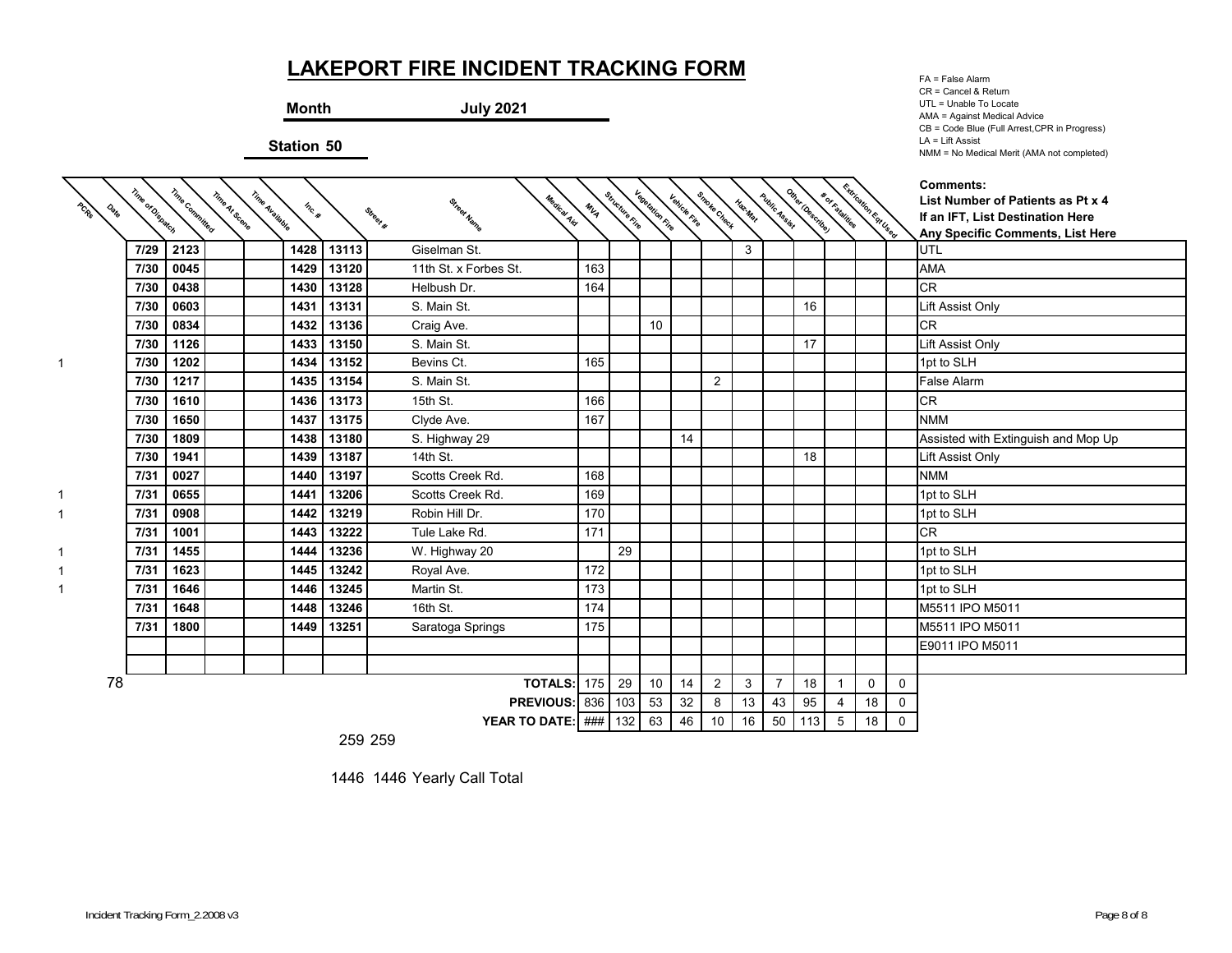# COMMUNICATIONS D2.

#### WELLS FARGO BANK - SYSTEM DESIGN RECEIVABLES

Check and Deposit Register - Acct #5817562969

|                   |                                               |       |           |            |           |                | <b>WFB</b> |                | Gross        | Gross      |             |
|-------------------|-----------------------------------------------|-------|-----------|------------|-----------|----------------|------------|----------------|--------------|------------|-------------|
| Transaction       |                                               | Check | Amount of |            | Amount of |                | Stmt       | <b>SL Cnty</b> | Collections  | Coll       | RCA or WF   |
| Date              | <b>Transaction Description</b>                | No.   | Check     | $\sqrt{ }$ | Deposit   | <b>Balance</b> | $\sqrt{ }$ | Deposit        | W.E. Invoice | $\sqrt{ }$ | Collections |
| 07/01/21          | Balance from 7/1/21                           |       |           | $\sqrt{ }$ |           | 500.00         |            |                |              |            |             |
| 07/01/21 Interest |                                               |       |           | $\sqrt{ }$ | 0.21      | 500.21         |            |                |              |            |             |
| 07/01/21 Tax      |                                               |       | 0.05      | $\sqrt{ }$ |           | 500.16         |            |                |              |            |             |
|                   | 07/01/21 Deposit AARP                         |       |           | $\sqrt{ }$ | 110.37    | 610.53         |            |                |              |            |             |
|                   | 07/06/21 Deposit PNP Supplemental HCCLAIMPMT  |       |           | $\sqrt{ }$ | 150.00    | 760.53         |            |                |              |            |             |
|                   | 07/02/21 Deposit United Health Care           |       |           | $\sqrt{ }$ | 797.03    | 1,557.56       |            |                |              |            |             |
|                   | 07/06/21 Deposit Noridian                     |       |           | $\sqrt{ }$ | 2,900.66  | 4,458.22       |            |                |              |            |             |
|                   | 07/06/21 Deposit iStream                      |       |           | $\sqrt{ }$ | 1,199.49  | 5,657.71       |            |                |              |            |             |
|                   | 07/07/21 Deposit CA DHCS MEDI-CAL             |       |           | $\sqrt{ }$ | 341.64    | 5,999.35       |            |                |              |            |             |
|                   | 07/07/21 Deposit BLUE CROSS                   |       |           | $\sqrt{ }$ | 2,240.00  | 8,239.35       |            |                |              |            |             |
|                   | 07/09/21 Deposit Noridian                     |       |           | $\sqrt{ }$ | 3,728.37  | 11,967.72      |            |                |              |            |             |
|                   | 07/12/21 Deposit Noridian                     |       |           | $\sqrt{ }$ | 2,055.68  | 14,023.40      |            |                |              |            |             |
|                   | 07/12/21 Deposit iStream                      |       |           | $\sqrt{ }$ | 1,234.61  | 15,258.01      |            |                |              |            |             |
|                   | 07/13/21 Deposit AARP                         |       |           | $\sqrt{ }$ | 107.36    | 15.365.37      |            |                |              |            |             |
|                   | 07/14/21 Deposit WPS-TDEFIC CONTR HCCLAIMPMT  |       |           | $\sqrt{ }$ | 111.98    | 15,477.35      |            |                |              |            |             |
|                   | 07/14/21 Deposit AARP                         |       |           | $\sqrt{ }$ | 119.61    | 15,596.96      |            |                |              |            |             |
|                   | 07/15/21 Deposit PNP Supplemental HCCLAIMPMT  |       |           | $\sqrt{ }$ | 109.90    | 15,706.86      |            |                |              |            |             |
|                   | 07/16/21 Deposit BLUE CROSS                   |       |           | $\sqrt{ }$ | 108.06    | 15,814.92      |            |                |              |            |             |
|                   | 07/19/21 Deposit CA DHCS MEDI-CAL             |       |           | $\sqrt{ }$ | 35.14     | 15,850.06      |            |                |              |            |             |
|                   | 07/19/21 Deposit AARP                         |       |           | $\sqrt{ }$ | 226.74    | 16,076.80      |            |                |              |            |             |
|                   | 07/19/21 Deposit iStream                      |       |           | $\sqrt{ }$ | 6,685.07  | 22,761.87      |            |                |              |            |             |
|                   | 07/20/21 Deposit Noridian                     |       |           | $\sqrt{ }$ | 2,009.49  | 24,771.36      |            |                |              |            |             |
| 07/20/21 LPFPD    |                                               | 1190  | 24,271.36 | $\sqrt{ }$ |           | 500.00         |            |                |              |            |             |
|                   | 07/21/21 Deposit BLUE SHIELD                  |       |           | $\sqrt{ }$ | 2,305.27  | 2,805.27       |            |                |              |            |             |
|                   | 07/21/21 Deposit Noridian                     |       |           | $\sqrt{ }$ | 438.68    | 3,243.95       |            |                |              |            |             |
|                   | 07/22/21 Deposit United Health Care           |       |           | $\sqrt{ }$ | 476.74    | 3,720.69       |            |                |              |            |             |
|                   | 07/22/21 Deposit UMR Sutter Select HCCLAIMPMT |       |           | $\sqrt{ }$ | 2,449.95  | 6,170.64       |            |                |              |            |             |
|                   | 07/23/21 Deposit BLUE SHIELD                  |       |           | $\sqrt{ }$ | 2,289.90  | 8,460.54       |            |                |              |            |             |
|                   | 07/23/21 Deposit Noridian                     |       |           | $\sqrt{ }$ | 4,152.26  | 12,612.80      |            |                |              |            |             |
|                   | 07/24/21 Deposit AARP                         |       |           | $\sqrt{ }$ | 107.83    | 12,720.63      |            |                |              |            |             |
|                   | 07/24/21 Deposit iStream                      |       |           | $\sqrt{ }$ | 519.75    | 13,240.38      |            |                |              |            |             |
|                   | 07/27/21 Deposit BLUE CROSS                   |       |           | $\sqrt{ }$ | 2,673.57  | 15,913.95      |            |                |              |            |             |
|                   | 07/27/21 Deposit Noridian                     |       |           | $\sqrt{ }$ | 338.87    | 16,252.82      |            |                |              |            |             |
|                   | 07/28/21 Deposit United Health Care           |       |           | $\sqrt{ }$ | 205.85    | 16,458.67      |            |                |              |            |             |
|                   | 07/29/21 Deposit BLUE CROSS                   |       |           | $\sqrt{ }$ | 206.18    | 16,664.85      |            |                |              |            |             |
|                   | 07/30/21 Deposit United Health Care           |       |           | $\sqrt{ }$ | 499.50    | 17,164.35      |            |                |              |            |             |
| 07/30/21 Interest |                                               |       |           | $\sqrt{ }$ | 0.20      | 17,164.55      |            |                |              |            |             |
| 07/30/21 Tax      |                                               |       | 0.04      | $\sqrt{ }$ |           | 17,164.51      | $\sqrt{ }$ |                |              |            |             |
|                   | 08/02/21 Deposit CA DHCS MEDI-CAL             |       |           |            | 370.56    | 17,535.07      |            |                |              |            |             |
|                   | 08/02/21 Deposit AARP                         |       |           |            | 211.95    | 17,747.02      |            |                |              |            |             |
|                   | 08/02/21 Deposit iStream                      |       |           |            | 5.288.41  | 23,035.43      |            |                |              |            |             |
|                   |                                               |       |           |            |           |                |            |                |              |            |             |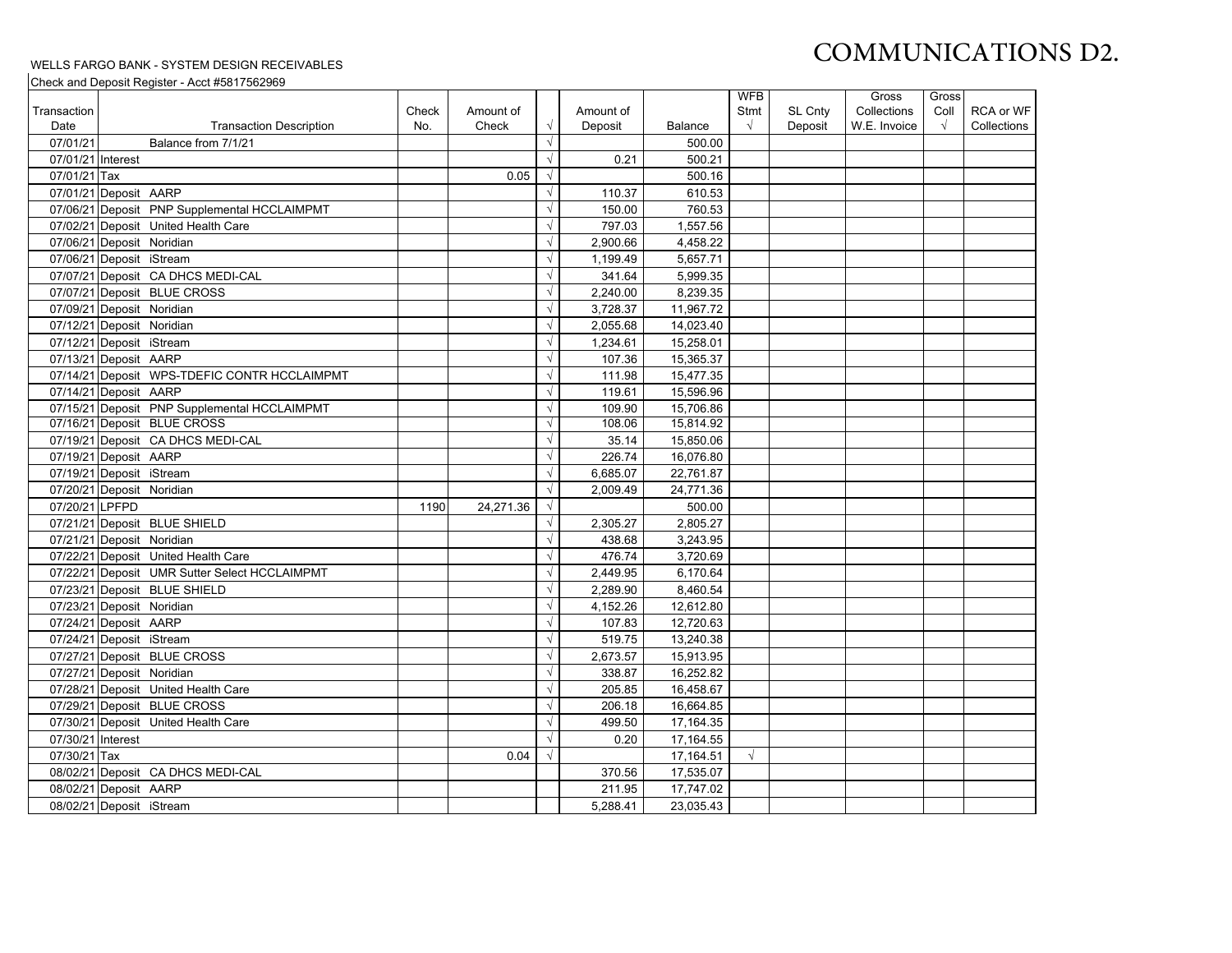| <b>COUNTY OF LAKE</b> |  |  |
|-----------------------|--|--|
|-----------------------|--|--|

#### MEMORANDUM

#### SUBJECT: ADOPTED BUDGET FISCAL YEAR 2021-22

#### DATE:

|                                                                                                                                                                |                                                                | REGULAR ITEM E1.                           |
|----------------------------------------------------------------------------------------------------------------------------------------------------------------|----------------------------------------------------------------|--------------------------------------------|
| <b>COUNTY OF LAKE</b>                                                                                                                                          |                                                                |                                            |
| <b>MEMORANDUM</b><br><b>Cathy Saderlund</b><br>TO:<br>Auditor-Controller<br>FROM:<br>Lakeport Fire Protection District                                         |                                                                |                                            |
| SUBJECT: ADOPTED BUDGET FISCAL YEAR 2021-22                                                                                                                    |                                                                |                                            |
| DATE:                                                                                                                                                          |                                                                |                                            |
| The Board of Directors of the<br>approve, during their public meeting on<br>ADOPTED BUDGET and for ADOPTED RESERVES/DESIGNATIONS<br>for fiscal year 2021-2022. | Lakeport Fire Protection District<br>8/10/2021                 | District <b>DID</b><br>, the following for |
| <b>Total Appropriation for Budget Expenditures:</b>                                                                                                            | $(A)$ \$                                                       | 3,078,405.00                               |
| Authorize Auditor-Controller to adjust Reserves/Designations as necessary                                                                                      |                                                                | X<br>or                                    |
| Increase to Reserves/Designations:                                                                                                                             | <b>YES</b>                                                     | ΝO                                         |
| Reserve:<br>General                                                                                                                                            | 20,000                                                         |                                            |
| Designation:<br><b>Equipment Replacement</b>                                                                                                                   | 491,800                                                        |                                            |
| <b>Building</b>                                                                                                                                                | 206,118                                                        |                                            |
| <b>Capacity Expansion</b>                                                                                                                                      | 0                                                              |                                            |
| <b>Medical Services &amp; Supplies</b>                                                                                                                         | 134,269                                                        |                                            |
| Other (Identify)                                                                                                                                               | 0                                                              |                                            |
| Total Reserves/Designations (page 2):                                                                                                                          | $\mathbf 0$<br>(B)                                             |                                            |
| Total ADOPTED requirements for Fiscal Year 21/22                                                                                                               | 3,078,405<br>(C)                                               |                                            |
|                                                                                                                                                                | <b>Authorized Signature</b><br>(Chairperson of the Board ONLY) |                                            |
| Date                                                                                                                                                           |                                                                |                                            |
| For additional Budget information please contact:<br>Danielle Vaars<br><b>Cathy Saderlund</b><br>Auditor-Controller<br>Accountant-Auditor                      |                                                                |                                            |
|                                                                                                                                                                | Page 1                                                         |                                            |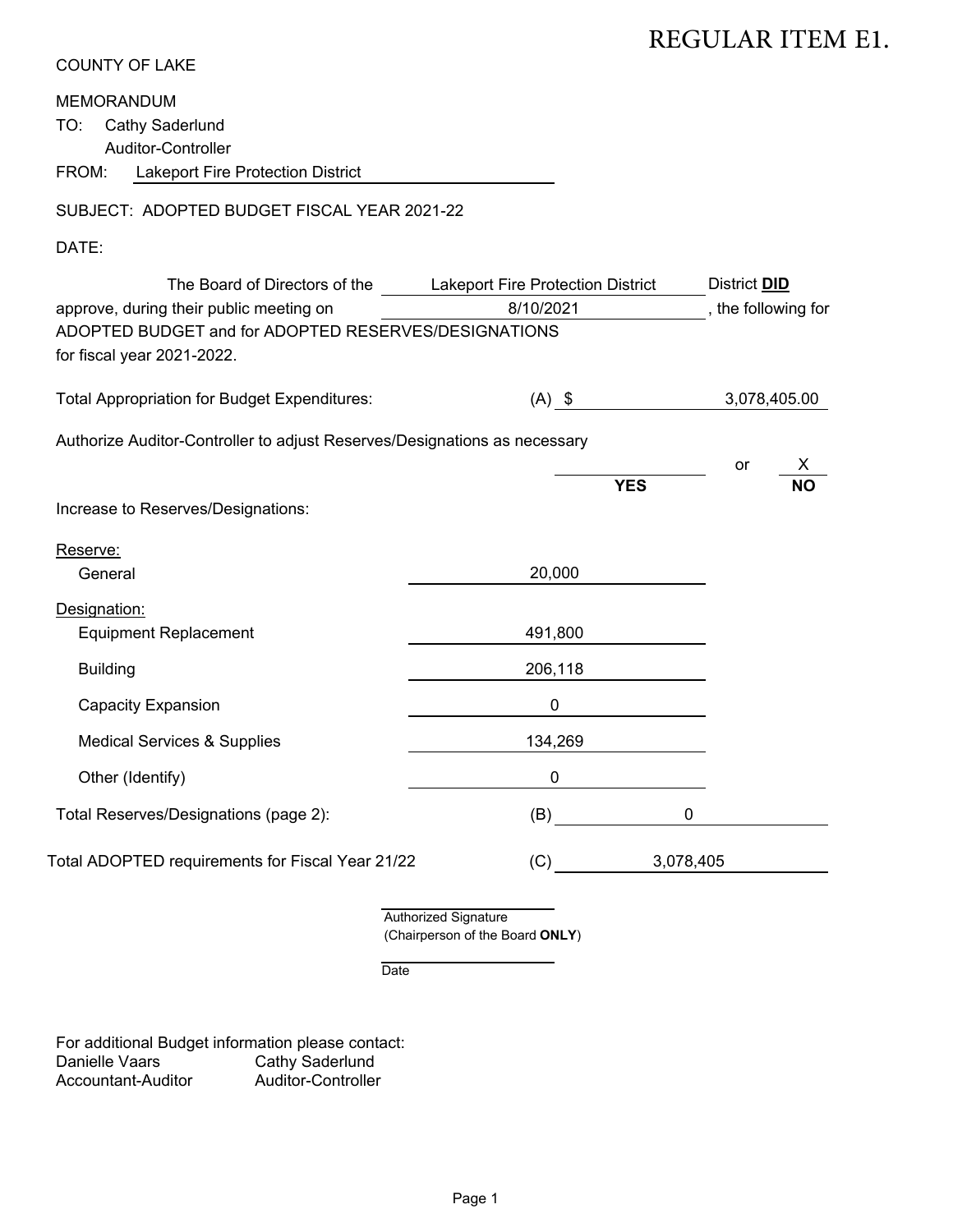#### ADOPTED BUDGET

Budget Summary Worksheet - ADOPTED 2021-22

(Note: Category totals on this form **must** agree with category totals of budget submission - District's responsibility).

| <b>Total Salaries &amp; Employee Benefits</b> | -\$ | 2,146,000.00        |
|-----------------------------------------------|-----|---------------------|
| <b>Total Service &amp; Supplies</b>           | \$  | 834,755.00          |
| <b>Total Other</b>                            | \$  | 97,650.00           |
| <b>Total Fixed Assets</b>                     |     |                     |
| Sub-Total                                     | \$  | 3,078,405.00        |
| <b>Total Contingencies</b>                    |     |                     |
| TOTAL APPROPRIATION FOR BUDGET EXPENDITURES   | \$  | 3,078,405.00<br>(A) |

| Increases or Decreases to Reserves/Designations - ADOPTED 2021-22 |  |  |
|-------------------------------------------------------------------|--|--|
|-------------------------------------------------------------------|--|--|

|                                |    | Balance as of |    | (B)<br>Increase |  | (B)<br>Decrease |    | <b>Total Budger Yr</b> |
|--------------------------------|----|---------------|----|-----------------|--|-----------------|----|------------------------|
| <b>Description</b><br>Reserve: |    | 6/30/21       |    | Amount          |  | Amount          |    | Reserves/Desgn         |
| General                        | \$ | 20,000.00     | \$ |                 |  |                 | \$ | 20,000.00              |
| Designation:                   |    |               |    |                 |  |                 |    |                        |
| <b>Equipment Repl</b>          | \$ | 491,800.00    | S  |                 |  |                 |    | \$491,800.00           |
| <b>Building</b>                | S  | 206,118.00    |    |                 |  |                 |    | \$206,118.00           |
| <b>Capacity Expansion</b>      | \$ |               |    |                 |  |                 |    |                        |
| <b>Medical Svcs/Supps</b>      |    | 134,269.00    |    |                 |  |                 |    | \$134,269.00           |
| Other (Identify)               | \$ |               |    |                 |  |                 |    |                        |

| Must be completed by District for verification by Auditor |         |  |     |  |  |                                                  |  |  |  |  |
|-----------------------------------------------------------|---------|--|-----|--|--|--------------------------------------------------|--|--|--|--|
|                                                           | (A)     |  | (B) |  |  | (C                                               |  |  |  |  |
| Total                                                     | 3078405 |  |     |  |  | 3,078,405                                        |  |  |  |  |
|                                                           |         |  |     |  |  |                                                  |  |  |  |  |
| Total ADOPTED Appropriation \$                            |         |  |     |  |  | \$ 3,078,405.00 (A) and total combined increase/ |  |  |  |  |
| decrease to reserves                                      |         |  |     |  |  | (B) constitutes the District's Total ADOPTED     |  |  |  |  |
| Budget financing requirment of \$                         |         |  |     |  |  | 3,078,405.00 (C) for Fiscal Year 2021-22.        |  |  |  |  |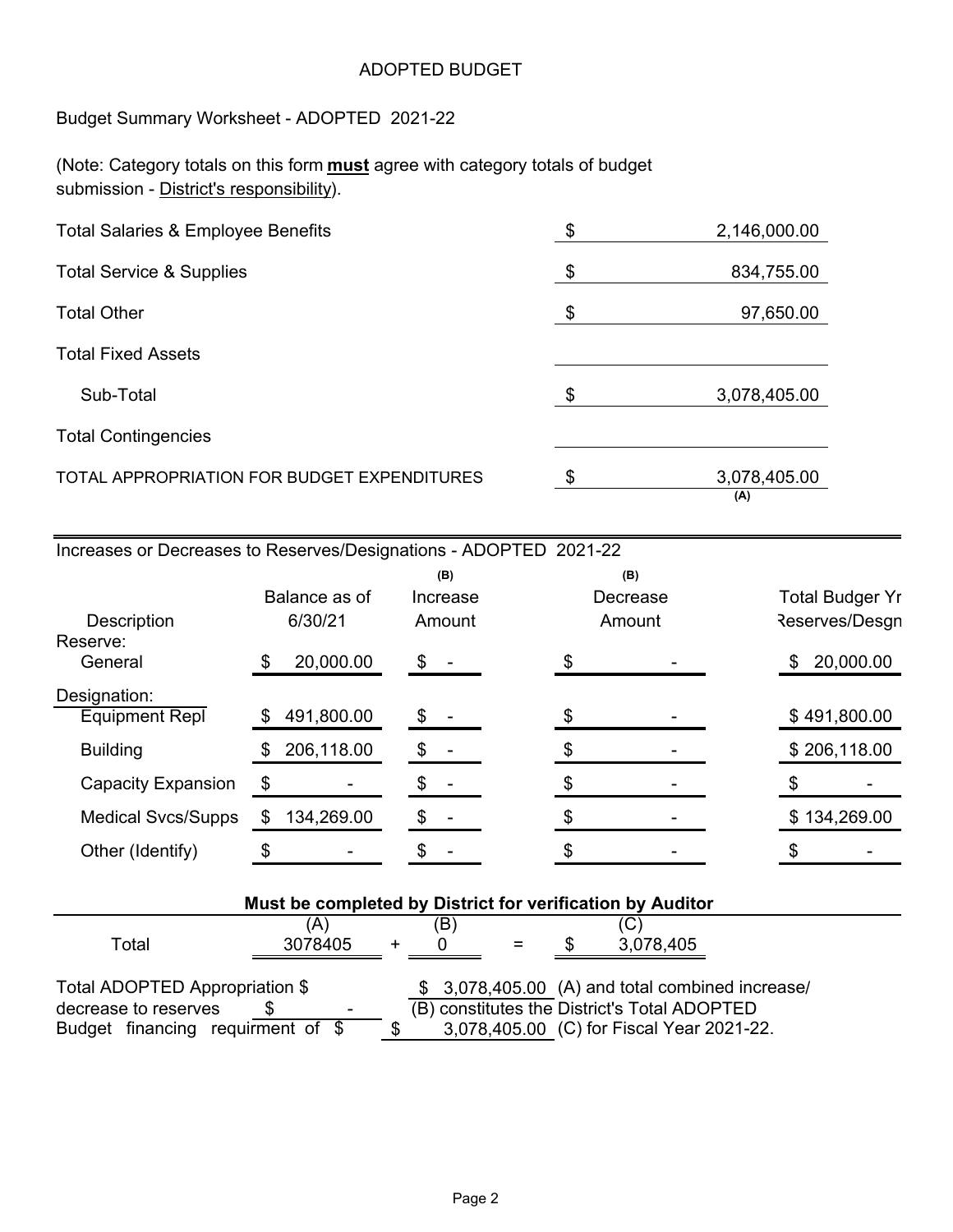### EXPENDITURE/REVENUE SUMMARY INCREASES/DECREASES FROM RECOMMENDED TO ADOPTED FISCAL YEAR 2021-22

District Name\_Lakeport Fire Protection District \_\_\_\_\_\_\_\_\_\_ Budget Unit No.\_\_9554\_\_\_

### **Expenditures**

| Account# | Title                           |         | Recommended |    | Approved   |
|----------|---------------------------------|---------|-------------|----|------------|
| 2.22     | <b>Retirement Cont.</b>         | \$      | 293,000.00  | \$ | 318,000.00 |
| 42.10    | <b>Principal &amp; Interest</b> | \$      | 60,000.00   |    | 97,650.00  |
| 61.69    | <b>Fixed Assets</b>             |         |             |    | 50,000.00  |
| 64.72    | <b>Fixed Assets</b>             | ጥ<br>۰D |             | Φ  | 50,000.00  |
|          |                                 |         |             |    |            |
|          |                                 |         |             |    |            |
|          |                                 |         |             |    |            |
|          |                                 |         |             |    |            |
|          |                                 |         |             |    |            |
|          |                                 |         |             |    |            |

#### Revenues

| Account # | Title                      | Recommended      | Approved         |
|-----------|----------------------------|------------------|------------------|
| 8122      | <b>Operating Transfers</b> | \$<br>60,000.00  | \$<br>147,650.00 |
| 6860      | <b>Ambulance Rev</b>       | \$<br>600,000.00 | \$<br>675,000.00 |
|           |                            |                  |                  |
|           |                            |                  |                  |
|           |                            |                  |                  |
|           |                            |                  |                  |
|           |                            |                  |                  |
|           |                            |                  |                  |
|           |                            |                  |                  |
|           |                            |                  |                  |